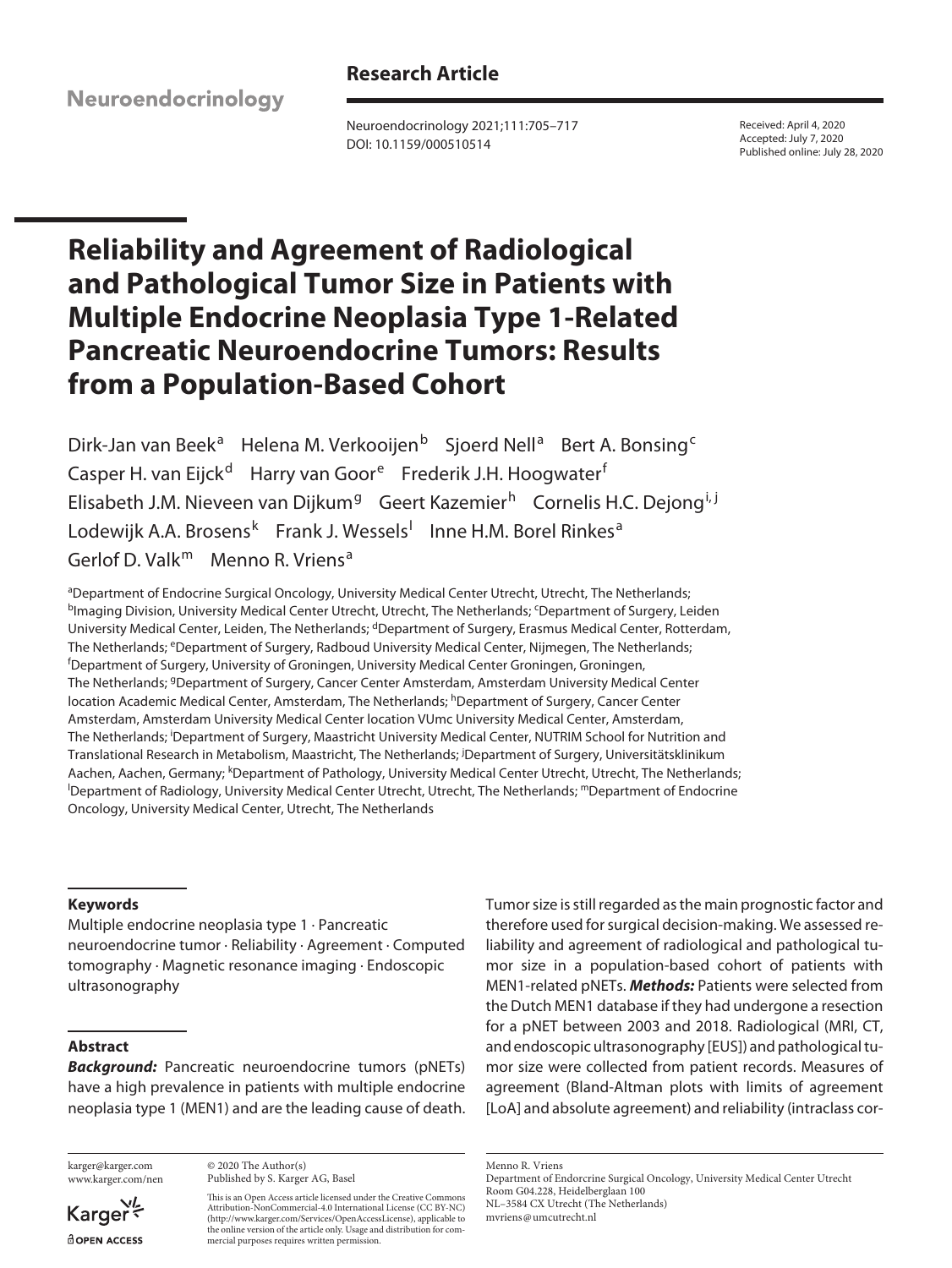relation coefficients [ICC] and unweighted kappa) were calculated for continuous and categorized (< or  $\geq$ 2 cm) pNET size. *Results:* In 73 included patients, the median radiological and pathological tumor sizes measured were 22 (3–160) and 21 (4–200) mm, respectively. Mean bias between radiological and pathological tumor size was −0.2 mm and LoA ranged from −12.9 to 12.6 mm. For the subgroups of MRI, CT, and EUS, LoA of radiological and pathological tumor size ranged from −9.6 to 10.9, −15.9 to 15.8, and −13.9 to 11.0, respectively. ICCs for the overall cohort, MRI, CT, and EUS were 0.80, 0.86, 0.75, and 0.76, respectively. Based on the 2 cm criterion, agreement was 81.5%; hence, 12 patients (18.5%) were classified differently between imaging and pathology. Absolute agreement and kappa values of MRI, CT, and EUS were 88.6, 85.7, and 75.0%, and 0.77, 0.71, and 0.50, respectively. *Conclusion:* Within a population-based cohort, MEN1-related pNET size was not systematically over- or underestimated on preoperative imaging. Based on agreement and reliability measures, MRI is the preferred imaging modality. © 2020 The Author(s)

Published by S. Karger AG, Basel

# **Introduction**

<span id="page-1-1"></span><span id="page-1-0"></span>Duodenopancreatic neuroendocrine tumors (dpNETs) affect over 80% of patients with multiple endocrine neoplasia type 1 (MEN1) by the age of 80 years [[1](#page-11-0), [2\]](#page-11-1). The trait occurs in 2–3 per 100,000 people and leads to multiple tumors in endocrine and non-endocrine organs [[3](#page-11-2)]. MEN1-related dpNETs represent 2 distinct groups of tumors regarding hormone production: functioning dpNETs, which excessively produce hormones leading to a distinct clinical syndrome, and non-functioning pancreatic neuroendocrine tumors (NF-pNETs), which do not induce any secretory disorder. Duodenal gastrinomas and pancreatic insulinomas are the most frequently encountered functioning dpNETs [[4](#page-11-3)]. Since dpNETs are the leading cause of death in MEN1, guidelines recommend intensive radiological screening programs starting in childhood to diagnose dpNETs at an early stage, enabling timely initiation of treatment [\[1](#page-11-0), [5–](#page-11-4)[7](#page-11-5)].

<span id="page-1-5"></span><span id="page-1-4"></span><span id="page-1-3"></span><span id="page-1-2"></span>Nowadays, World Health Organization tumor grade and tumor size of NF-pNETs and gastrinomas in patients with MEN1 are still the main predictors of metastases and survival, and treatment indications are primarily based on tumor size [\[2,](#page-11-1) [7,](#page-11-5) [8](#page-11-6)]. Most NF-pNETs <2 cm have an indolent natural disease course and can be safely managed without surgery [\[9](#page-11-7)[–1](#page-11-0)[2\]](#page-11-1). European Neuroendocrine Tumor Society (ENETS) guidelines recommend operative resection of pancreatic neuroendocrine tumors (pNETs) and gastrinomas >2 cm [[8\]](#page-11-6). Underestimation of tumor size may lead to a prolonged period of watchful waiting, whereas overestimation may hypothetically lead to unnecessary surgery. Since surgery for MEN1-related NF-pNETs is associated with a high risk of severe complications, the decision to operate should be carefully balanced against the risk of complications [\[1](#page-11-0)[3\]](#page-11-2).

<span id="page-1-6"></span>Considering that pNET size is used for individual patient risk stratification and subsequent clinical decisionmaking, accurate tumor size estimation is important. Since surgical decision-making is currently guided by the 2 cm criterion, adequate measurements of tumor size are of utmost importance. Although previous studies have focused on diagnosing pNETs on conventional imaging, guidelines lack evidence-based recommendations regarding a preferred imaging modality [[7](#page-11-5), [1](#page-11-0)[4](#page-11-3)–[1](#page-11-0)[9\]](#page-11-7). In the debate on the optimal modality, the accuracy of tumor size estimation by MRI, CT, or endoscopic ultrasonography (EUS) should be taken into account.

<span id="page-1-8"></span><span id="page-1-7"></span>One single-center study from an ENETS center of excellence investigated the correlation between preoperative radiological tumor size and the pathological tumor size in 44 patients with MEN1-related pNETs and concluded that tumor size is frequently overestimated [[2](#page-11-1)0]. Since patients with MEN1 are generally treated in tertiary referral centers by dedicated multidisciplinary teams, data from a population-based cohort are necessary to estimate the outcomes in general MEN1 care [\[7](#page-11-5)]. In addition, a large multicenter study makes subgroup analyses for imaging modalities more robust. Therefore, the present study assessed the reproducibility, in terms of reliability and agreement, of radiological and pathological tumor size of resected pNETs in patients with MEN1 from a population-based cohort representing daily clinical practice.

# **Patients and Methods**

<span id="page-1-9"></span>Reporting of the study was performed according to the Guidelines for Reporting Reliability and Agreement Studies (GRRAS) recommendations [[2](#page-11-1)[1\]](#page-11-0).

# *Study Design and Patient Selection*

<span id="page-1-10"></span>Patients were selected from the DutchMEN Study Group (DMSG) database [\[22](#page-11-1)]. In brief, the database includes MEN1 patients aged 16 years and older and under treatment in one of the 8 University Medical Centers (UMCs) in the Netherlands. In each center, patients were identified by reviewing hospital databases of medical conditions and diseases. MEN1 diagnosis was established according to the clinical practice guidelines [\[7\]](#page-11-5). Over 90% of the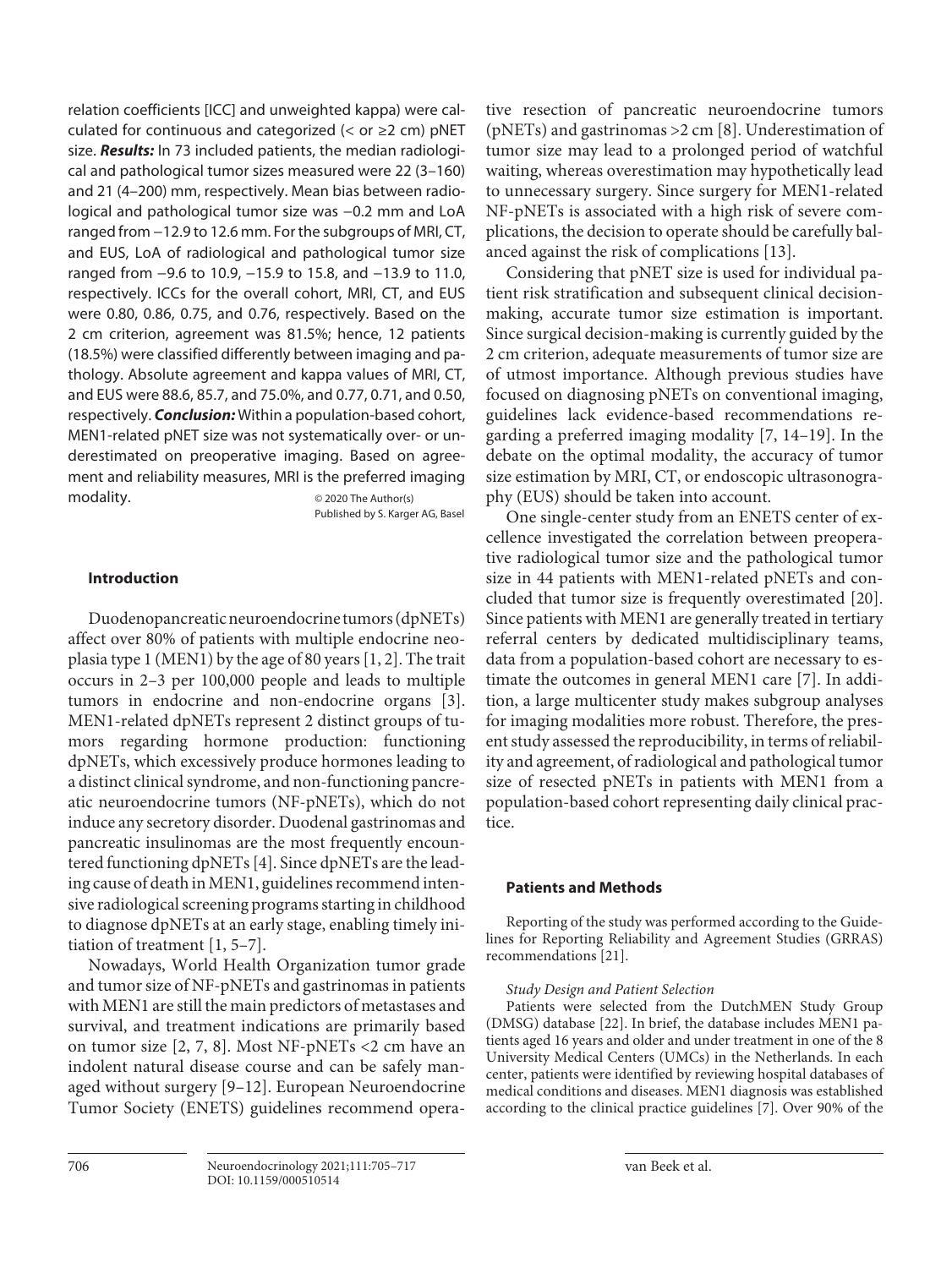<span id="page-2-0"></span>Dutch MEN1 population is included in the database [\[2](#page-11-1)[3](#page-11-2)]. Clinical and demographic data were collected longitudinally every quarter from 1990 to 2017 by standardized medical record review, according to a predefined protocol. From 2016 onward, data were captured prospectively. The protocol was approved by the Medical Ethics Committees of all UMCs.

All consecutive patients who underwent resection of a MEN1 related pNET from 2003 up to and including 2017 with information on preoperative radiological tumor size within 9 months before surgery and histopathological tumor size were identified. By including patients after 2003, the population is more representative for current practice, where patients are screened according to clinical practice guidelines [[7](#page-11-5), [2](#page-11-1)[4\]](#page-11-3). In addition, considering the screening program, reproducibility analyses were performed in patients with pNETs <5 cm on radiology or pathology.

#### <span id="page-2-1"></span>*Clinical Definitions*

<span id="page-2-3"></span><span id="page-2-2"></span>In the absence of excessive hormone production leading to a clinical syndrome, a pNET was considered as an NF-pNET [\[9,](#page-11-7) [1](#page-11-0)0]. Insulinomas were diagnosed based on a 72-h fasting test [[9](#page-11-7), [2](#page-11-1)[5](#page-11-4), [2](#page-11-1)[6\]](#page-11-8). Gastrinomas were diagnosed based on hypergastrinemia and a gastrin positive (duodenal) neuroendocrine tumor [\[2](#page-11-1)[7](#page-11-5)]. In patients with both a pNET and (duodenal) gastrinoma, the resection was considered for an NF-pNET and gastrinoma.

#### *Data Collection*

Data were collected from routine patient care, that is, no prospective study protocol existed for radiologists, gastroenterologists, and pathologists to determine tumor size, so size reflected the tumor size used in clinical practice for decision-making. In line, preoperative imaging was generally examined once by 1 local senior radiologist (CT or MRI) or gastroenterologist (EUS) and the surgical specimen was assessed by 1 local senior pathologist. Surgical resection specimens were processed in each center's pathology department according to local practice; tumor size was generally measured after formalin fixation. According to the guidelines, outcomes were discussed in the multidisciplinary tumor boards within the individual tertiary centers ensuring reliable outcomes [\[7\]](#page-11-5). Over the years, multiple radiologists, gastroenterologists, and pathologists have performed the observations within the UMCs in the Netherlands; the exact number of observers is unknown. Radiologists, gastroenterologists, and pathologists were not blinded to previous imaging or to clinical information, but at the time of examination, they were not aware of their observations being used for scientific research, so the Hawthorne effect (i.e., an alteration in observers' behavior due to awareness of being observed) is unlikely. At the time of radiological assessment, radiologists were by definition unaware of histopathological tumor size.

MRI, CT, and EUS reports up to 9 months before surgery were collected. Imaging and histopathological reports were reviewed for the location and size of the pNETs. For each patient, the diameter of the largest tumor in the pancreatic head and/or body/tail was obtained from the imaging (MRI, CT, and/or EUS) and pathology reports. For patients with multiple resected tumors (i.e., from both the pancreatic head and body/tail), the size of the largest tumor (either from the pancreatic head or body/tail) on imaging was used for the overall analysis. The tumor size measured on the modality closest to the date of surgery was used for the overall analysis. For patients with multiple modalities, these data were used for subgroup analyses of the respective modality.

#### *Statistical Analysis*

<span id="page-2-4"></span>Baseline characteristics were described as mean (±standard deviation [SD]), median (range), or counts (percentages), as appropriate. Reproducibility of tumor size between imaging and pathology was assessed in terms of agreement and reliability [\[2](#page-11-1)[8\]](#page-11-6). Agreement indicates the degree to which measurements are identical and is particularly relevant when assessing the absolute closeness of repeated measures [\[2](#page-11-1)[1](#page-11-0), [2](#page-11-1)[8](#page-11-6)]. Reliability implies the ability to distinguish patients with different tumor sizes from each other despite biological variability between study objects [[2](#page-11-1)[1,](#page-11-0) [2](#page-11-1)[8](#page-11-6)].

Agreement between imaging and histology of continuous tumor size was assessed using the Bland-Altman plots and their limits of agreement (LoA) with 95% confidence intervals (95% CI) [\[2](#page-11-1)[9](#page-11-7)]. In brief, for every patient, the difference between the radiological and pathological tumor size (*y* axis) was plotted against the mean of the 2 measurements (*x* axis). The mean and SD of these differences were used to calculate the LoA (mean difference ± 1.96  $\times$  SD). The LoA represent the maximum range by which repeated measurements would be expected to differ in 95% of repetitions and indicate the range of observer variation; differences beyond the LoA are not accounted for by observer variation alone [\[2](#page-11-1)[9](#page-11-7)]. Reliability of tumor size was assessed by the intraclass correlation coefficient (ICC), which was calculated by a 2-way model with absolute agreement and single measures  $(ICC(2,1))$  [\[30](#page-11-2)]. The ICC is interpreted as the percentage of variability between the measurements, which is not caused by measurement error. ICC values should generally be at least 0.90 to guide important clinical decisions [\[2](#page-11-1)[1](#page-11-0)].

<span id="page-2-5"></span>Contingency tables were tabulated for pNET size categorized to  $\leq$  2 or  $\geq$  2 cm on imaging and pathology, according to current clinical insights [\[8,](#page-11-6) [10](#page-11-0), [11](#page-11-0)]. These were additionally performed for <3 and ≥3 cm [[1](#page-11-0)0]. Agreement was assessed using percentages of absolute agreement and specific agreement. Reliability was assessed using unweighted Cohen's kappa. Kappa's are rated as "fair" for values between 0.21 and 0.40, "moderate" for 0.41–0.60, "substantial" for 0.61–0.80, and "almost perfect" for values above 0.80 [\[3](#page-11-2)[1](#page-11-0)]. 95% CIs for reliability measures (kappa and ICC) were generated by drawing 10,000 bias-corrected and accelerated bootstrap replications [\[3](#page-11-2)[2](#page-11-1)[–3](#page-11-2)[4](#page-11-3)].

<span id="page-2-7"></span><span id="page-2-6"></span>All analyses were performed for all imaging modalities (MRI/ CT/EUS) together and separately. Furthermore, subgroup analyses were performed including patients with an NF-pNET, with or without concurrent gastrinoma, as surgical indication, since tumor size guides clinical management in these patients [\[8](#page-11-6), [1](#page-11-0)0, [11](#page-11-0)]. To investigate the overall effect of time and the effect of different modalities over time, subgroup analyses were additionally performed for patients undergoing surgery before 2011 (2003–2010) and in 2011 or later (2011–2017). Statistical analyses were conducted using R version 3.5.1 (R Foundation for Statistical Computing, Vienna, Austria) using the "IRR," "blandr," and "boot" packages.

## **Results**

Of the 445 patients in the DMSG database, 275 (61.8%) had a pNET on imaging (Fig. 1). Seventy-three patients underwent surgery for a pNET between 2003 and 2018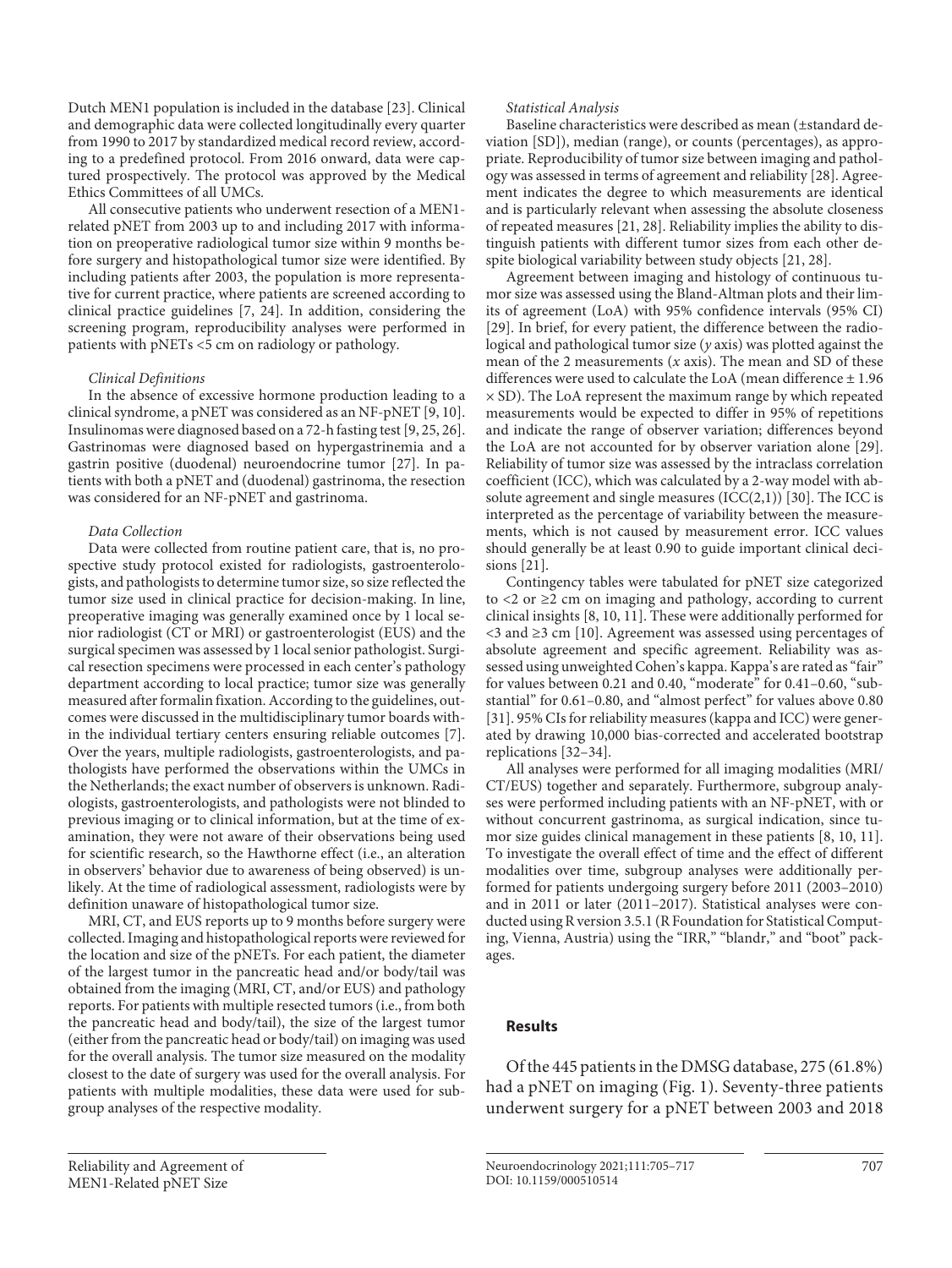**Table 1.** Baseline table

| $44.6 \pm 14.5$<br>Age at surgery, years, mean $(\pm SD)$<br>Sex, $n$ (%)<br>Male<br>34 (46.6)<br>Female<br>39 (53.4)<br>Surgery, n (%)<br>Primary surgery<br>64 (87.7)<br>9(12.3)<br>Reoperation<br>Surgical indication, $n$ (%)<br>NF-pNET<br>47 (64.4)<br>Insulinoma<br>14 (19.2)<br>4(5.5)<br>Gastrinoma<br>NF-pNET and gastrinoma<br>7(9.6)<br>Other functioning pNET<br>1(1.4)<br>Type of resection, $n$ (%)<br>Enucleation<br>12(16.4)<br>Enucleation of head<br>4(5.5)<br>Enucleation of body/tail<br>7(9.6)<br>Enucleation of head and body/tail<br>1(1.4)<br>35 (47.9)<br>Distal pancreatectomy<br>7(9.6)<br>Whipple/PPPD<br>3(4.1)<br>Distal pancreatectomy and enucleation<br>Whipple/PPPD and distal pancreatectomy<br>5(6.8)<br>Pancreatic body resection<br>1(1.4)<br>10(13.7)<br>Total/completion pancreatectomy<br>Type of imaging available for size analysis, $n$ (%)<br>MRI<br>36 (49.3)<br><b>CT</b><br>43 (58.9)<br><b>EUS</b><br>29 (39.7)<br>Multiple imaging strategies available for size analysis<br>33 (45.2)<br>MRI and CT<br>11(15.1)<br>MRI and EUS<br>7(9.6)<br>13(17.8)<br>CT and EUS<br>MRI, CT, and EUS<br>2(2.7)<br>Time from imaging to surgery, $n$ (%)<br>18 (24.7)<br>0 quarters<br>41 (56.2)<br>1 quarter<br>14 (19.2)<br>2 quarters<br>Period of surgery, $n$ (%)<br>2003-2010<br>39 (53.4)<br>2011-2017<br>34 (46.6) | Variable | $N = 73$ (%) |
|-----------------------------------------------------------------------------------------------------------------------------------------------------------------------------------------------------------------------------------------------------------------------------------------------------------------------------------------------------------------------------------------------------------------------------------------------------------------------------------------------------------------------------------------------------------------------------------------------------------------------------------------------------------------------------------------------------------------------------------------------------------------------------------------------------------------------------------------------------------------------------------------------------------------------------------------------------------------------------------------------------------------------------------------------------------------------------------------------------------------------------------------------------------------------------------------------------------------------------------------------------------------------------------------------------------------------------------------------------------------|----------|--------------|
|                                                                                                                                                                                                                                                                                                                                                                                                                                                                                                                                                                                                                                                                                                                                                                                                                                                                                                                                                                                                                                                                                                                                                                                                                                                                                                                                                                 |          |              |
|                                                                                                                                                                                                                                                                                                                                                                                                                                                                                                                                                                                                                                                                                                                                                                                                                                                                                                                                                                                                                                                                                                                                                                                                                                                                                                                                                                 |          |              |
|                                                                                                                                                                                                                                                                                                                                                                                                                                                                                                                                                                                                                                                                                                                                                                                                                                                                                                                                                                                                                                                                                                                                                                                                                                                                                                                                                                 |          |              |
|                                                                                                                                                                                                                                                                                                                                                                                                                                                                                                                                                                                                                                                                                                                                                                                                                                                                                                                                                                                                                                                                                                                                                                                                                                                                                                                                                                 |          |              |
|                                                                                                                                                                                                                                                                                                                                                                                                                                                                                                                                                                                                                                                                                                                                                                                                                                                                                                                                                                                                                                                                                                                                                                                                                                                                                                                                                                 |          |              |
|                                                                                                                                                                                                                                                                                                                                                                                                                                                                                                                                                                                                                                                                                                                                                                                                                                                                                                                                                                                                                                                                                                                                                                                                                                                                                                                                                                 |          |              |
|                                                                                                                                                                                                                                                                                                                                                                                                                                                                                                                                                                                                                                                                                                                                                                                                                                                                                                                                                                                                                                                                                                                                                                                                                                                                                                                                                                 |          |              |
|                                                                                                                                                                                                                                                                                                                                                                                                                                                                                                                                                                                                                                                                                                                                                                                                                                                                                                                                                                                                                                                                                                                                                                                                                                                                                                                                                                 |          |              |
|                                                                                                                                                                                                                                                                                                                                                                                                                                                                                                                                                                                                                                                                                                                                                                                                                                                                                                                                                                                                                                                                                                                                                                                                                                                                                                                                                                 |          |              |
|                                                                                                                                                                                                                                                                                                                                                                                                                                                                                                                                                                                                                                                                                                                                                                                                                                                                                                                                                                                                                                                                                                                                                                                                                                                                                                                                                                 |          |              |
|                                                                                                                                                                                                                                                                                                                                                                                                                                                                                                                                                                                                                                                                                                                                                                                                                                                                                                                                                                                                                                                                                                                                                                                                                                                                                                                                                                 |          |              |
|                                                                                                                                                                                                                                                                                                                                                                                                                                                                                                                                                                                                                                                                                                                                                                                                                                                                                                                                                                                                                                                                                                                                                                                                                                                                                                                                                                 |          |              |
|                                                                                                                                                                                                                                                                                                                                                                                                                                                                                                                                                                                                                                                                                                                                                                                                                                                                                                                                                                                                                                                                                                                                                                                                                                                                                                                                                                 |          |              |
|                                                                                                                                                                                                                                                                                                                                                                                                                                                                                                                                                                                                                                                                                                                                                                                                                                                                                                                                                                                                                                                                                                                                                                                                                                                                                                                                                                 |          |              |
|                                                                                                                                                                                                                                                                                                                                                                                                                                                                                                                                                                                                                                                                                                                                                                                                                                                                                                                                                                                                                                                                                                                                                                                                                                                                                                                                                                 |          |              |
|                                                                                                                                                                                                                                                                                                                                                                                                                                                                                                                                                                                                                                                                                                                                                                                                                                                                                                                                                                                                                                                                                                                                                                                                                                                                                                                                                                 |          |              |
|                                                                                                                                                                                                                                                                                                                                                                                                                                                                                                                                                                                                                                                                                                                                                                                                                                                                                                                                                                                                                                                                                                                                                                                                                                                                                                                                                                 |          |              |
|                                                                                                                                                                                                                                                                                                                                                                                                                                                                                                                                                                                                                                                                                                                                                                                                                                                                                                                                                                                                                                                                                                                                                                                                                                                                                                                                                                 |          |              |
|                                                                                                                                                                                                                                                                                                                                                                                                                                                                                                                                                                                                                                                                                                                                                                                                                                                                                                                                                                                                                                                                                                                                                                                                                                                                                                                                                                 |          |              |
|                                                                                                                                                                                                                                                                                                                                                                                                                                                                                                                                                                                                                                                                                                                                                                                                                                                                                                                                                                                                                                                                                                                                                                                                                                                                                                                                                                 |          |              |
|                                                                                                                                                                                                                                                                                                                                                                                                                                                                                                                                                                                                                                                                                                                                                                                                                                                                                                                                                                                                                                                                                                                                                                                                                                                                                                                                                                 |          |              |
|                                                                                                                                                                                                                                                                                                                                                                                                                                                                                                                                                                                                                                                                                                                                                                                                                                                                                                                                                                                                                                                                                                                                                                                                                                                                                                                                                                 |          |              |
|                                                                                                                                                                                                                                                                                                                                                                                                                                                                                                                                                                                                                                                                                                                                                                                                                                                                                                                                                                                                                                                                                                                                                                                                                                                                                                                                                                 |          |              |
|                                                                                                                                                                                                                                                                                                                                                                                                                                                                                                                                                                                                                                                                                                                                                                                                                                                                                                                                                                                                                                                                                                                                                                                                                                                                                                                                                                 |          |              |
|                                                                                                                                                                                                                                                                                                                                                                                                                                                                                                                                                                                                                                                                                                                                                                                                                                                                                                                                                                                                                                                                                                                                                                                                                                                                                                                                                                 |          |              |
|                                                                                                                                                                                                                                                                                                                                                                                                                                                                                                                                                                                                                                                                                                                                                                                                                                                                                                                                                                                                                                                                                                                                                                                                                                                                                                                                                                 |          |              |
|                                                                                                                                                                                                                                                                                                                                                                                                                                                                                                                                                                                                                                                                                                                                                                                                                                                                                                                                                                                                                                                                                                                                                                                                                                                                                                                                                                 |          |              |
|                                                                                                                                                                                                                                                                                                                                                                                                                                                                                                                                                                                                                                                                                                                                                                                                                                                                                                                                                                                                                                                                                                                                                                                                                                                                                                                                                                 |          |              |
|                                                                                                                                                                                                                                                                                                                                                                                                                                                                                                                                                                                                                                                                                                                                                                                                                                                                                                                                                                                                                                                                                                                                                                                                                                                                                                                                                                 |          |              |
|                                                                                                                                                                                                                                                                                                                                                                                                                                                                                                                                                                                                                                                                                                                                                                                                                                                                                                                                                                                                                                                                                                                                                                                                                                                                                                                                                                 |          |              |
|                                                                                                                                                                                                                                                                                                                                                                                                                                                                                                                                                                                                                                                                                                                                                                                                                                                                                                                                                                                                                                                                                                                                                                                                                                                                                                                                                                 |          |              |
|                                                                                                                                                                                                                                                                                                                                                                                                                                                                                                                                                                                                                                                                                                                                                                                                                                                                                                                                                                                                                                                                                                                                                                                                                                                                                                                                                                 |          |              |
|                                                                                                                                                                                                                                                                                                                                                                                                                                                                                                                                                                                                                                                                                                                                                                                                                                                                                                                                                                                                                                                                                                                                                                                                                                                                                                                                                                 |          |              |
|                                                                                                                                                                                                                                                                                                                                                                                                                                                                                                                                                                                                                                                                                                                                                                                                                                                                                                                                                                                                                                                                                                                                                                                                                                                                                                                                                                 |          |              |
|                                                                                                                                                                                                                                                                                                                                                                                                                                                                                                                                                                                                                                                                                                                                                                                                                                                                                                                                                                                                                                                                                                                                                                                                                                                                                                                                                                 |          |              |
|                                                                                                                                                                                                                                                                                                                                                                                                                                                                                                                                                                                                                                                                                                                                                                                                                                                                                                                                                                                                                                                                                                                                                                                                                                                                                                                                                                 |          |              |
|                                                                                                                                                                                                                                                                                                                                                                                                                                                                                                                                                                                                                                                                                                                                                                                                                                                                                                                                                                                                                                                                                                                                                                                                                                                                                                                                                                 |          |              |
|                                                                                                                                                                                                                                                                                                                                                                                                                                                                                                                                                                                                                                                                                                                                                                                                                                                                                                                                                                                                                                                                                                                                                                                                                                                                                                                                                                 |          |              |
|                                                                                                                                                                                                                                                                                                                                                                                                                                                                                                                                                                                                                                                                                                                                                                                                                                                                                                                                                                                                                                                                                                                                                                                                                                                                                                                                                                 |          |              |

CT, computed tomography; EUS, endoscopic ultrasonography; MRI, magnetic resonance imaging; *N*, number of; NF-pNET, non-functioning pancreatic neuroendocrine tumor; pNET, pancreatic neuroendocrine tumor; PPPD, pylorus-preserving pancreatoduodenectomy; SD, standard deviation.

and were eligible for inclusion; reasons for exclusion are listed in Figure 1. Patients had undergone surgery at a mean age of 44.6 years  $(\pm 14.5)$ , and 39 (53.4%) were females (Table 1). Median age at diagnosis was 36.6 years (range 18.8–81.8) in patients with an insulinoma and



**Fig. 1.** Flowchart of patient selection. Sixty-five of the 73 patients had a pNET <5 cm. DMSG, DutchMEN Study Group, pNET, pancreatic neuroendocrine tumor.

42.5 years (range 14.5–73.3) in the other patients. An NF-pNET was the most frequent surgical indication in 47 patients (64.4%), and 15 (20.5%) patients underwent surgery for a functioning pNET. Twenty-five patients had a resected pNET of the head, and 57 patients had a resected pNET of the body/tail. Almost half of the patients (47.9%,  $n = 35$ ) underwent a distal pancreatectomy; 12 (16.4%) underwent 1 or more enucleation(s); 10 (13.7%), a total/completion pancreatectomy; 7 (9.6%), a Whipple/PPPD; and 1 (1.4%), a central pancreatectomy, and in 8 patients (11.0%), a combined resection was performed. Most recent imaging before surgery was MRI in 23 (31.5%), CT in 28 (38.4%), and EUS in 22 (30.1%). Overall, MRI, CT, and EUS were available for analysis in 36 (49.3%), 43 (58.9%), and 29 (39.7%) patients, respectively. Thirty-three patients (45.2%) had multiple imaging modalities for analysis. Thirty-nine patients (53.4%) underwent surgery before 2011 and 34 (46.6%) in 2011 or later. Before 2011, MRI, CT, and EUS were available for 11 (28.2%), 28 (71.8%), and 18 (46.2%) patients, and after 2011, these were available for 25 (73.5%), 15 (44.1%), and 11 (32.4%) patients, respectively.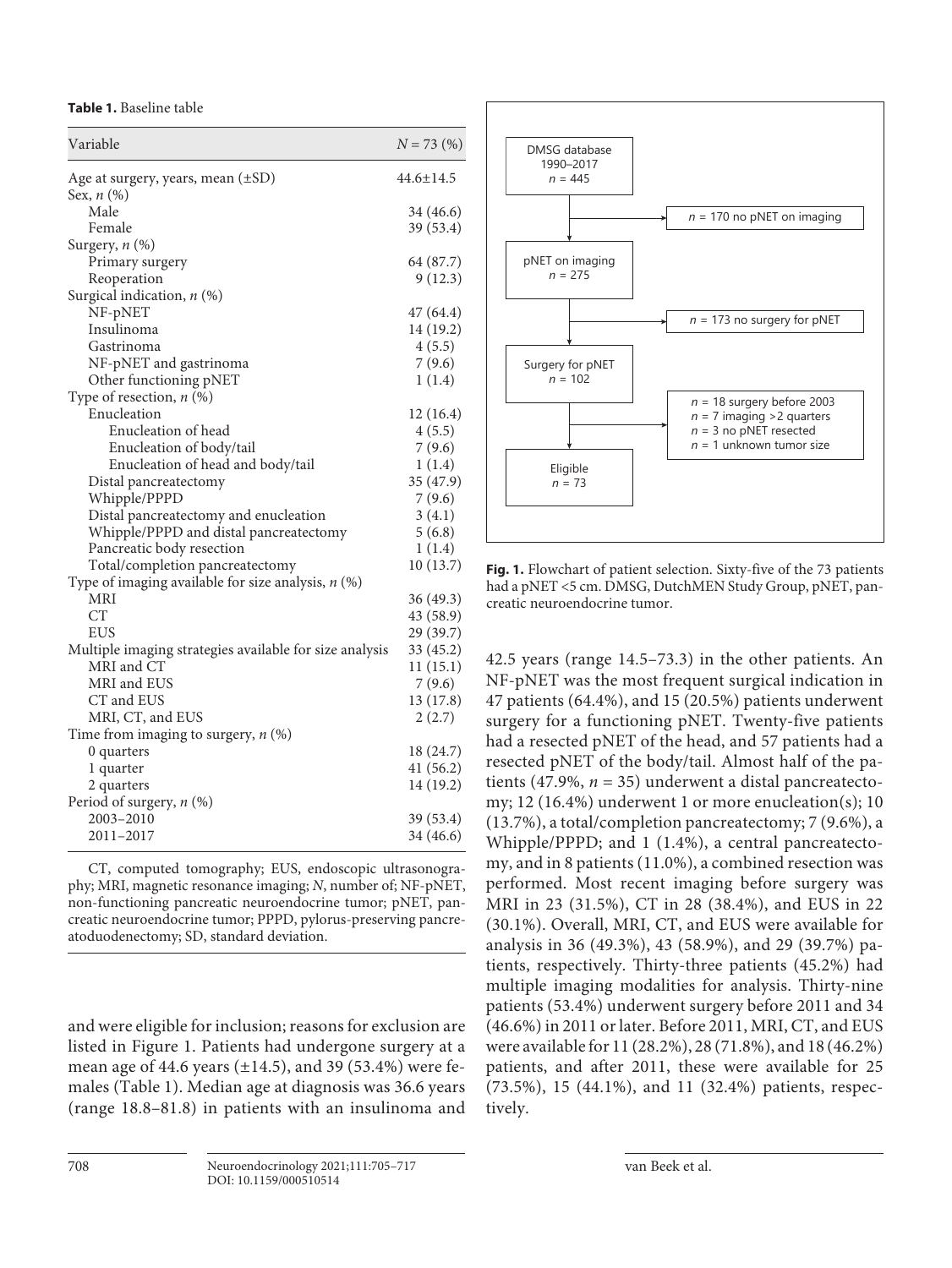

pathological tumor size of the total cohort and for pNETs <5 cm. pNET, pancreatic neuroendocrine tumor; EUS, endoscopic ultrasonography.

# *Radiological and Pathological Tumor Size*

Radiological and pathological tumor sizes of the largest tumor of individual patients are presented in Figure 2. The median radiological and pathological tumor sizes were 22 mm (range 3–160) and 21 mm (range 4–200), respectively (Table 2). In 28 patients (38.4%), radiological size was larger than pathological size; in 40 patients (54.8%), radiological size was smaller than pathological size; and in 5 (6.8%), both were exactly similar. Twelve patients (16.4%) had a difference of >10 mm between radiological and pathological size, of whom 5 had a pNET of ≥5 cm. Nine of these 12 patients underwent surgical resection before 2011; all 8 patients with a difference of >15 mm were operated on before 2011.

For the subgroups of MRI, CT, and EUS, radiological size was larger than pathological size in 38.9% (14/36), 37.2% (16/43), and 48.3% (14/29) patients, and smaller than pathological size in 55.6% (20/36), 48.8% (21/43), and 51.7% (15/29), respectively. Radiological and patho-

Reliability and Agreement of MEN1-Related pNET Size

logical sizes were exactly similar in 2/36 patients (5.6%) with an MRI and 6/14 (14.0%) with a CT.

Median radiological and pathological size of pNETs of the head were 19 mm (range 3–43) and 15 mm (range 4–50), and 22 mm (range 5–160), and 21 mm (range 4–200) of pNETs of the body/tail. Median radiological and pathological sizes of the NF-pNET subgroup (*n* = 54, 74.0%) were 25 mm (range 3–160) and 25 mm (range 4–200), respectively. Seven patients (9.6%) had a pNET > 5 cm on imaging or pathology, and therefore, reproducibility analyses were performed using 65 patients.

# *Tumor Size*

Agreement between radiological and pathological tumor size is shown in Figure 3 and Table 3. Overall, imaging underestimated pathological tumor size with −0.2 mm (95% CI: −1.8 to 1.4). LoA ranged from −12.9 mm (95% CI: −15.6 to −10.1) to 12.6 mm (95% CI: 9.8–15.3), respectively. This indicates that differences in size of up to 13 mm

Neuroendocrinology 2021;111:705–717 709 DOI: 10.1159/000510514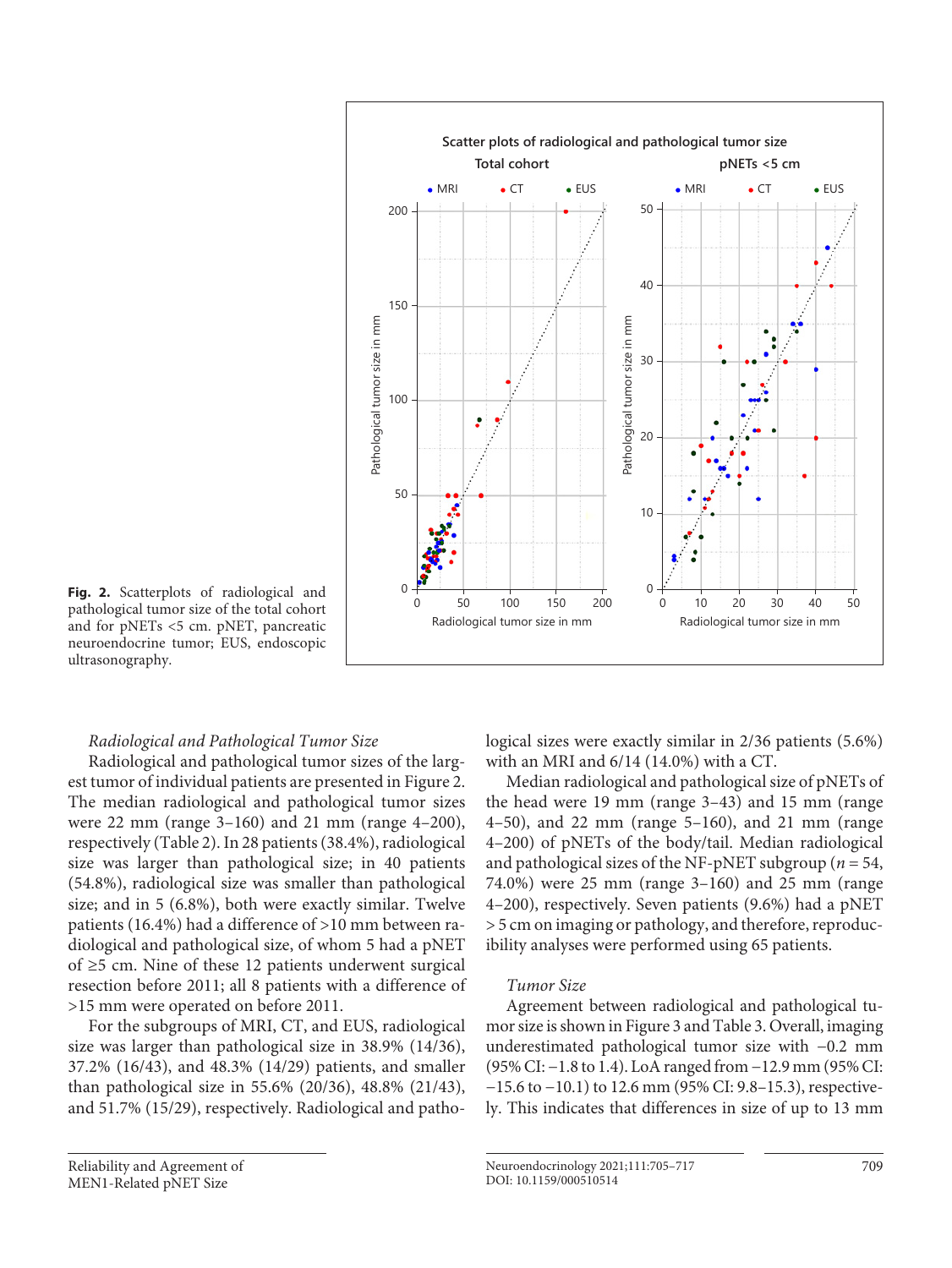Table 2. Radiological and pathological tumor size of the total cohort and stratified by imaging modality and pNET localization **Table 2.** Radiological and pathological tumor size of the total cohort and stratified by imaging modality and pNET localization

Overall pNETs head pNETs body/tail

 $\operatorname{pNETs}$  head

 $\operatorname{pNETs}$ body/tail

| maging<br>nodality | N(%)      | size, mm                  | radiological pathological difference,<br>size, mm | Ħ                                                                                               | N(96)     | size, mm               | radiological pathological difference,<br>size, mm | m                                                                                                                                                                                          | N(%)      | radiological<br>size, mm | pathological<br>size, mm | difference,<br>m        |
|--------------------|-----------|---------------------------|---------------------------------------------------|-------------------------------------------------------------------------------------------------|-----------|------------------------|---------------------------------------------------|--------------------------------------------------------------------------------------------------------------------------------------------------------------------------------------------|-----------|--------------------------|--------------------------|-------------------------|
|                    | 73 (100)  | $22 [3-160]$ $21 [4-200]$ |                                                   | $-1$ $[-40$ to 22]                                                                              |           | $26(35.6)$ 19 $[3-43]$ | $15 [4 - 50]$                                     | $-1$ $[-17$ to 22]                                                                                                                                                                         | 58 (79.5) | $22 [5 - 160]$           | $21 [4 - 200]$           | $0[-40 \text{ to } 20]$ |
|                    | 86 (49.3) | $23 [3 - 43]$             | $21 [4 - 50]$                                     | $-1$ [-9 to 17]                                                                                 | 14 (19.2) | $16 [3-43]$            | $14[4 - 45]$                                      | $-1$ [-6 to 15]                                                                                                                                                                            | 29 (39.7) | $21 [3-41]$              | $20 [4 - 50]$            | $0$ [-15 to 17]         |
| 5                  | 43 (58.9) | 25 [8-160]                | 25 [4-200]                                        | $0[-40 \text{ to } 22]$                                                                         | 14 (19.2) | $20 [7 - 42]$          | $17 [4 - 50]$                                     | $0.3$ [-23 to 22]                                                                                                                                                                          | 33(45.2)  | 25 [9-160]               | $25 [4 - 200]$           | $0[-40 \text{ to } 20]$ |
| EUS                | 29 (39.7) | $20 [6 - 67]$             | 21 [4-90]                                         | $-1$ [ $-23$ to 8]                                                                              |           | $10(13.7)$ $19[5-29]$  | $16 [5 - 33]$                                     | $0.8[-5 to 6]$                                                                                                                                                                             | 22(30.1)  | 17 [5-67]                | $22[4-90]$               | $-1[-23 \text{ to } 8]$ |
|                    |           |                           |                                                   | nography; MRI, magnetic resonance imaging; N, number of; pNET, pancreatic neuroendocrine tumor. |           |                        |                                                   | All values are given as median [range]. The differences were calculated by subtracting the pathological size from the radiological size. CT, computed tomography; EUS, endoscopic ultraso- |           |                          |                          |                         |

Ï

maan hias and I a A **Table 3.** Bland-Altman analysis showing mean bias and LoA alveic ch  $Table 2$   $Planck$   $Alman$ 

| Imaging modality Overall |                                    |                                                             |                                                                                                                                                             |                                        |                       | NF-pNETs                                               |                                                                       |                                            |
|--------------------------|------------------------------------|-------------------------------------------------------------|-------------------------------------------------------------------------------------------------------------------------------------------------------------|----------------------------------------|-----------------------|--------------------------------------------------------|-----------------------------------------------------------------------|--------------------------------------------|
|                          | Z                                  | mean bias                                                   | LoA (95% CI)                                                                                                                                                |                                        | Z                     | mean bias                                              | LoA (95% CI)                                                          |                                            |
|                          |                                    | $(95%$ CI)                                                  | lower                                                                                                                                                       | upper                                  |                       | (95% CI)                                               | lower                                                                 | upper                                      |
| MRI                      | 65                                 | $-0.2(-1.8 \text{ to } 1.4)$<br>$0.6(-1.2 \text{ to } 2.4)$ | $-12.9(-15.6 \text{ to } -10.1)$<br>$-9.6$ ( $-12.7$ to $-6.5$ )                                                                                            | $10.9(7.8 - 14.0)$<br>$12.6(9.8-15.3)$ | $\overline{49}$<br>27 | $0.6(-1.3 to 2.5)$<br>$1.5(-0.7)$ to $3.7$             | $-9.4 (-13.2 \text{ to } -5.6)$<br>$-12.6(-16.0 \text{ to } 9.3)$     | $13.8(10.5 - 17.2)$<br>$12.5(8.7 - 16.3)$  |
| EUS<br>5                 | 35<br>28                           | $-1.8(-3.9 \text{ to } 1.0)$<br>$0.0 (-2.7 to 2.8)$         | $-15.9(-20.7 \text{ to } 11.1)$<br>$-13.9(-18.2 \text{ to } 9.7)$                                                                                           | 15.8 (11.1-20.6)<br>$11.0(6.7-15.3)$   | 26<br>19              | $-1.1 (-4.2 \text{ to } 1.9)$<br>$0.1 (-3.6 to 3.8)$   | $-13.5(-18.8 \text{ to } -8.2)$<br>$-17.8$ $(-24.2 \text{ to } 11.4)$ | 18.1 $(11.7-24.5)$<br>$(1.2 (5.9 - 16.5))$ |
| Imaging modality         | 2003-2010                          |                                                             |                                                                                                                                                             |                                        |                       | 2011-2017                                              |                                                                       |                                            |
|                          | Z                                  | mean bias                                                   | LoA (95% CI)                                                                                                                                                |                                        | Z                     | mean bias                                              | LoA (95% CI)                                                          |                                            |
|                          |                                    | $(95%$ CI)                                                  | lower                                                                                                                                                       | upper                                  |                       | (95% CI)                                               | lower                                                                 | upper                                      |
| Overall                  |                                    | $-0.2$ ( $-3.0$ to 2.6)                                     | $-15.5$ ( $-20.3$ to $-10.6$ )                                                                                                                              | $15.1(10.2 - 19.9)$                    | 33                    | $-0.1 (-1.9 to 1.7)$                                   | $-10.0(-13.0 \text{ to } -6.9)$                                       | $9.7(6.6 - 12.8)$                          |
| MRI<br>5D                | $\overline{10}$<br>$\overline{21}$ | $1.9 (-5.6 to 1.8)$<br>$1.0 (-2.8 \text{ to } 4.9)$         | $-12.2(-18.8 \text{ to } -5.5)$<br>$-15.4 (-22.1 to -8.8)$                                                                                                  | $17.5(10.9 - 24.1)$<br>$8.4(1.7-15.0)$ | 25<br>$\overline{14}$ | $0.7(-1.4 \text{ to } 2.9)$<br>$-1.0$ ( $-3.8$ to 1.9) | $-9.6(-13.3 \text{ to } -5.8)$<br>$-10.5(-15.4 \text{ to } -5.6)$     | $1.0(7.3 - 14.8)$<br>$8.6(3.7-13.5)$       |
| <b>EUS</b>               | $\overline{17}$                    | $-2.7 (-6.2 \text{ to } 0.9)$                               | $-16.2(-22.4 to -10.0)$                                                                                                                                     | $10.9(4.7 - 17.1)$                     |                       | $0.4 (-3.2 to 4.0)$                                    | $-10.1(-16.5 \text{ to } -3.8)$                                       | $(0.9(4.6 - 17.3))$                        |
|                          |                                    | NF-pNET, non-functioning pancreatic neuroendocrine tumor.   | CI, confidence interval; CT, computed tomography; EUS, endoscopic ultrasonography; LoA, limits of agreement; MRI, magnetic resonance imaging; N, number of; |                                        |                       |                                                        |                                                                       |                                            |

710 Neuroendocrinology 2021;111:705–717 van Beek et al. DOI: 10.1159/000510514

Overall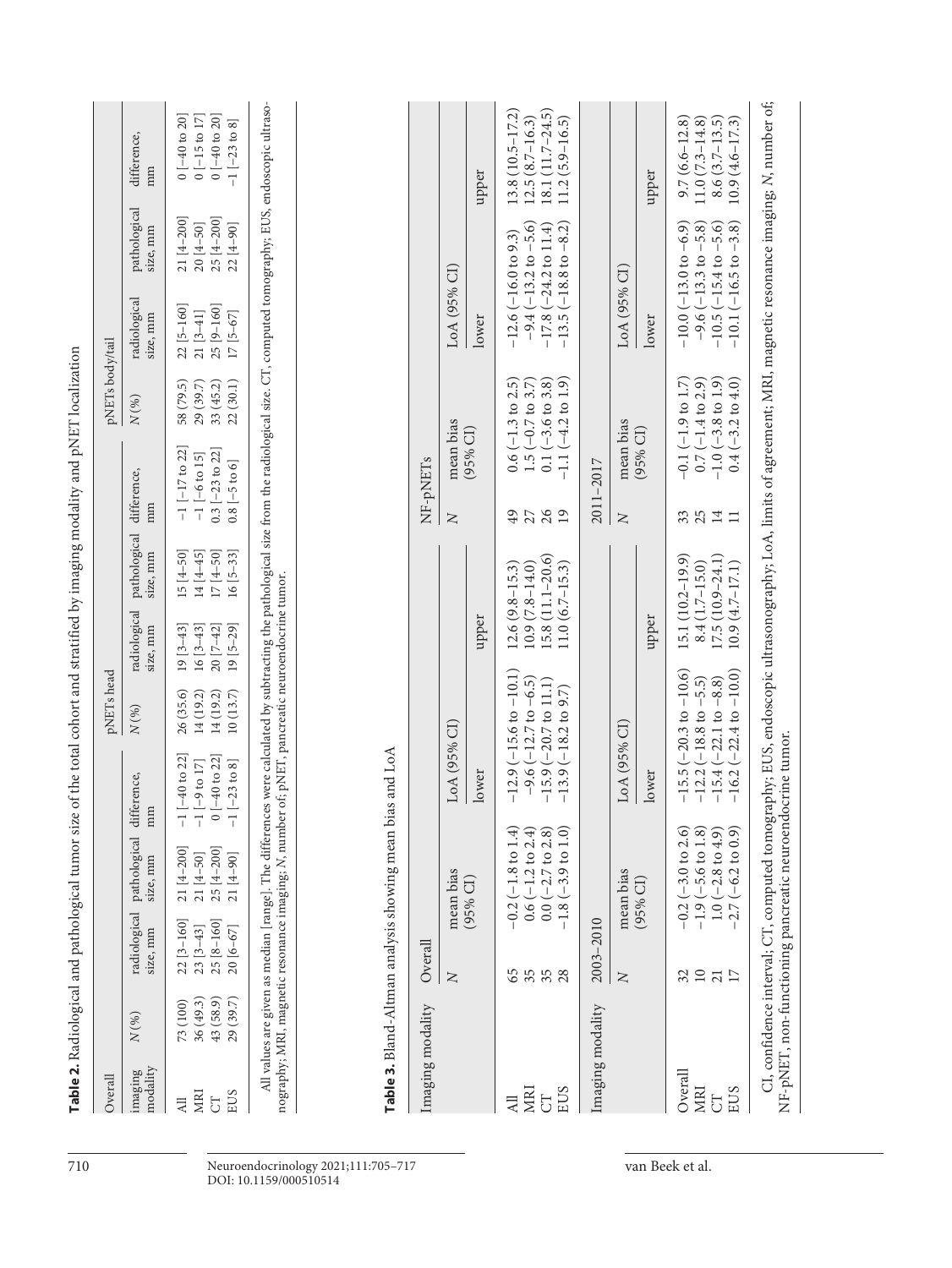

**Fig. 3.** Bland-Altman plots of radiological and pathological tumor size of MEN1-related pNETs. For every patient, the difference between the radiological and pathological tumor size (*y* axis) is plotted against the mean of the 2 measurements (*x* axis). The mean and standard deviation (SD) of these differences are used to calculate the limits of agreement (LoA) (mean difference  $\pm$ 1.96  $\times$  SD). The LoA indicate the range of observer variation; differences beyond the LoA are not accounted for by observer variation alone [[2](#page-11-1)[9\]](#page-11-7).

The solid line shows a mean bias of 0. The middle dashed line represents the mean difference between radiological and pathological tumor size, with dotted lines indicating 95% confidence intervals (95% CI) of the mean bias. The upper and lower dashed lines represent the upper and lower LoA with subsequent upper and lower bounds of the 95% CI of the LoA shown in dotted lines. EUS, endoscopic ultrasonography.

<span id="page-6-0"></span>between imaging and pathology can be contributed to observer or measurement error, so a tumor measured on imaging or pathology can be up to 13 mm smaller or larger. No systematic over- or underestimation of radiological tumor size was observed for any of the modalities. LoA of MRI and EUS were generally smaller than those of CT (Fig. 3; Table 3). For MRI, LoA ranged from −9.6 mm (95% CI: −12.7 to −6.5) to 10.9 mm (95% CI: 7.8–14.0), and for

EUS, from −13.9 mm (95% CI: −18.2 to −9.7) to 11.0 mm (95% CI: 6.7–15.3). LoA did not increase with increasing tumor size (Fig. 3). Within the NF-pNET subgroup, similar results were observed (Table 3). For pNETs in the pancreatic head, mean bias was 0.9 mm (95% CI: −1.4 to −3.1) and LoA ranged from −9.6 mm (95% CI: −13.5 to −5.8) to 11.4 mm (95% CI 7.5–15.2). For pancreatic body/tail tumors, mean bias, lower LoA, and upper LoA were −0.3 mm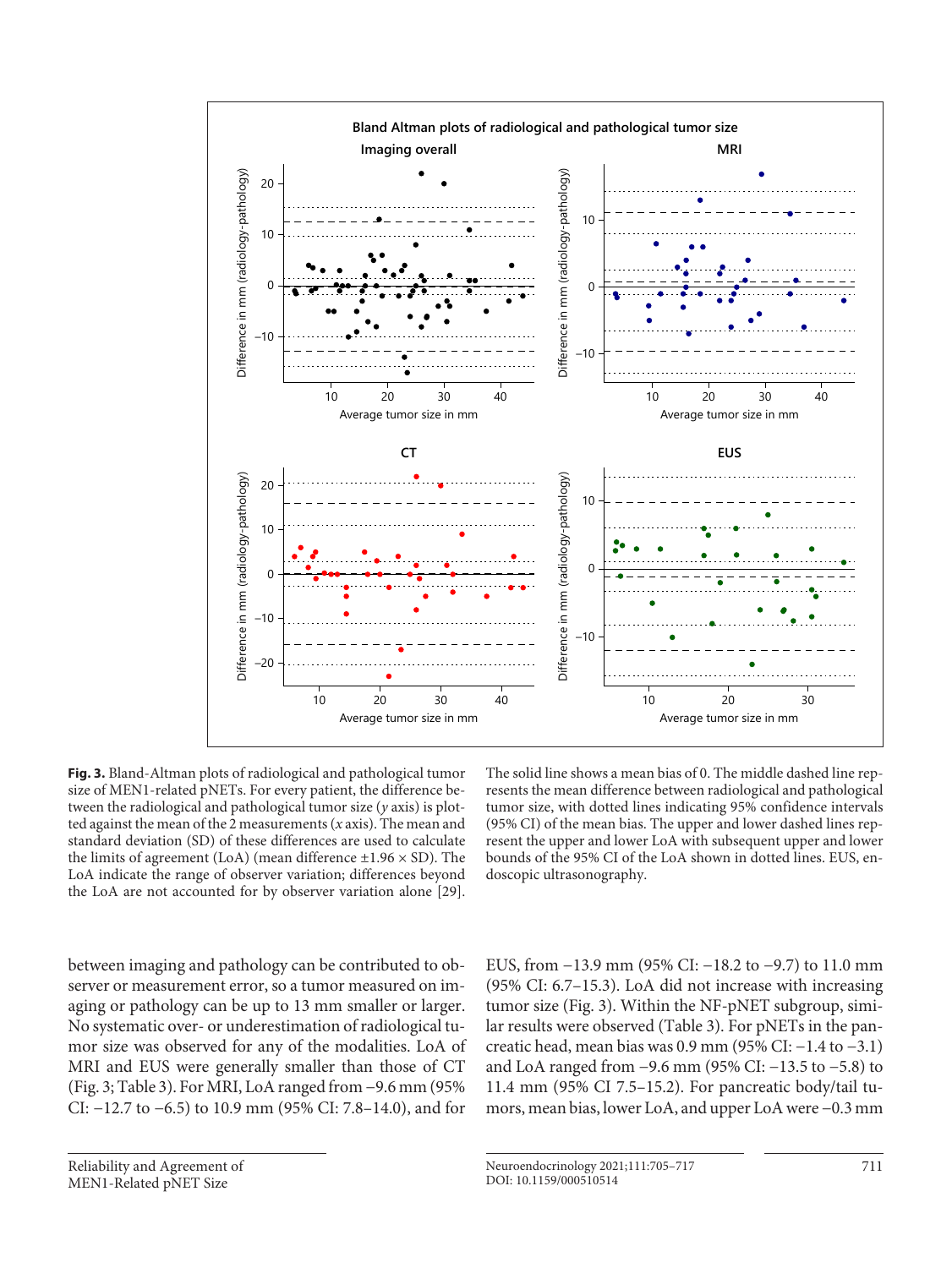|                 | Overall cohort         |                     | NF-pNET subgroup       |                     |
|-----------------|------------------------|---------------------|------------------------|---------------------|
| Type            | $pNET \geq 2$ cm       | tumor size          | $pNET \geq 2$ cm       | tumor size          |
|                 | kappa (95% CI)*        | $ICC (95\% CI)*$    | kappa (95% CI)*        | $ICC (95\% CI)*$    |
| All             | $0.63(0.40-0.78)$      | $0.80(0.65-0.89)$   | $0.55(0.27-0.77)$      | $0.79(0.58-0.90)$   |
| <b>MRI</b>      | $0.77(0.46 - 0.94)$    | $0.86(0.69 - 0.94)$ | $0.68(0.29-0.92)$      | $0.84(0.62 - 0.94)$ |
| CT <sup>-</sup> | $0.71(0.40-0.89)$      | $0.75(0.48 - 0.89)$ | $0.67(0.28 - 0.92)$    | $0.70(0.35-0.89)$   |
| <b>EUS</b>      | $0.50(0.08 - 0.77)$    | $0.76(0.50-0.88)$   | $0.36$ (-0.16 to 0.77) | $0.76(0.28 - 0.91)$ |
|                 | $2003 - 2010$          |                     | 2011-2017              |                     |
| Type            | $pNET \geq 2$ cm       | tumor size          | $pNET \geq 2$ cm       | tumor size          |
|                 | kappa (95% CI)*        | $ICC (95\% CI)*$    | kappa (95% CI)*        | $ICC (95% CI)*$     |
| All             | $0.55(0.19-0.80)$      | $0.72(0.43 - 0.89)$ | $0.70(0.38 - 0.88)$    | $0.89(0.78-0.95)$   |
| <b>MRI</b>      | 1.00(NA)               | $0.93(0.71-0.99)$   | $0.68(0.33 - 0.92)$    | $0.84(0.64 - 0.94)$ |
| <b>CT</b>       | $0.62(0.17-0.90)$      | $0.69(0.28 - 0.92)$ | $0.86(0.34-1.00)$      | $0.82(0.25-0.96)$   |
| <b>EUS</b>      | $0.29$ (-0.21 to 0.66) | $0.67(0.25-0.87)$   | 0.81(NA)               | $0.91(0.74 - 0.96)$ |

**Table 4.** Reliability of tumor size and pNETs categorized as  $<$  or  $\geq$  2 cm

CI, confidence interval; CT, computed tomography; EUS, endoscopic ultrasonography; ICC, intraclass correlation coefficient; MRI, magnetic resonance imaging; NF-pNET, non-functioning pancreatic neuroendocrine tumor; pNET, pancreatic neuroendocrine tumor. \* 95% CIs were generated by drawing 10,000 bias-corrected and accelerated bootstrap replications.

**Table 5.** Agreement of pNETs categorized as  $\langle$  or  $\geq$  2 cm on radiology and pathology

|            |                  | Overall cohort |                       |          |                | NF-pNET subgroup |                       |          |
|------------|------------------|----------------|-----------------------|----------|----------------|------------------|-----------------------|----------|
| Type       | $\boldsymbol{N}$ | absolute       | specific agreement, % |          | $\overline{N}$ | absolute         | specific agreement, % |          |
|            |                  | agreement, %   | negative              | positive |                | agreement, %     | negative              | positive |
| All        | 65               | 81.5           | 79.3                  | 83.3     | 49             | 79.6             | 70.6                  | 84.4     |
| <b>MRI</b> | 35               | 88.6           | 86.7                  | 90.0     | 27             | 85.2             | 80.0                  | 88.2     |
| <b>CT</b>  | 35               | 85.7           | 83.9                  | 87.2     | 26             | 84.6             | 80.0                  | 87.5     |
| <b>EUS</b> | 28               | 75.0           | 72.0                  | 77.4     | 19             | 73.7             | 54.5                  | 81.5     |
|            | $2003 - 2010$    |                |                       |          | 2011-2017      |                  |                       |          |
| Type       | $\overline{N}$   | absolute       | specific agreement, % |          | $\overline{N}$ | absolute         | specific agreement, % |          |
|            |                  | agreement, %   | negative              | positive |                | agreement, %     | negative              | positive |
| All        | 32               | 78.1           | 74.1                  | 81.0     | 33             | 84.8             | 83.9                  | 85.7     |
| <b>MRI</b> | 10               | 100.0          | 100.0                 | 100.0    | 25             | 84.0             | 83.3                  | 84.6     |
| <b>CT</b>  | 21               | 81.0           | 77.8                  | 83.3     | 14             | 92.9             | 92.3                  | 93.3     |
| <b>EUS</b> | 17               | 64.7           | 62.5                  | 66.7     | 11             | 90.9             | 88.9                  | 92.3     |

CT, computed tomography; EUS, endoscopic ultrasonography; MRI, magnetic resonance imaging; NF-pNET, non-functioning pancreatic neuroendocrine tumor; pNET, pancreatic neuroendocrine tumor.

(95% CI: −2.1 to 1.5), −13.0 mm (95% CI: −16.2 to −9.9), and 12.4 mm (95% CI: 9.3–15.6), respectively. LoA of MRI and EUS seemed narrower for pancreatic head tumors compared to those in the body/tail, whereas patients with a CT had narrower LoA for pancreatic body/tail tumors, but these subgroups were small.

LoA of patients who underwent surgery before 2011 and after 2011 are shown in Table 3. Before 2011, LoA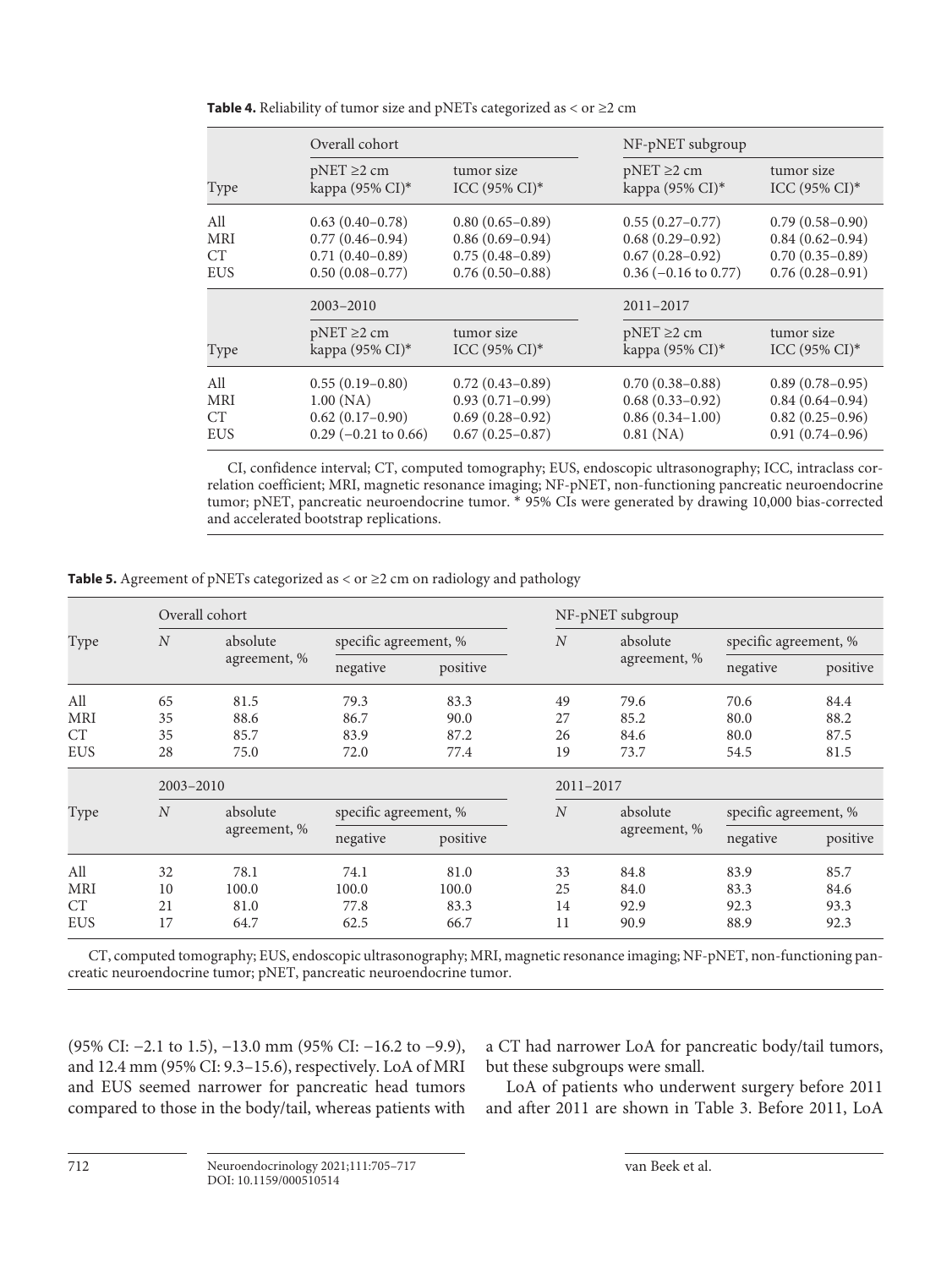**Table 6.** Two by two tables of imaging and pathology ≥2 cm

| Imaging overall<br>versus pathology | PA < 2 cm | $PA \geq 2$ cm | MRI versus<br>pathology | PA < 2 cm   | $PA \geq 2$ cm |
|-------------------------------------|-----------|----------------|-------------------------|-------------|----------------|
| Imaging $<$ 2 cm                    | 23(35.4)  | 5(7.7)         | $MRI < 2$ cm            | 13(37.1)    | 1(2.9)         |
| Imaging $\geq$ cm                   | 7(10.8)   | 30(46.1)       | $MRI \geq 2$ cm         | 3(8.6)      | 18(51.4)       |
| CT versus pathology                 | PA < 2 cm | $PA \geq 2$ cm | EUS versus pathology    | $PA < 2$ cm | $PA \geq 2$ cm |
| $CT < 2$ cm                         | 13(37.1)  | 2(5.7)         | $EUS < 2$ cm            | 9(32.1)     | 4(14.3)        |
| $CT \geq 2$ cm                      | 3(8.6)    | 17(48.6)       | $EUS \geq 2$ cm         | 3(10.7)     | 12(42.9)       |

Contingency tables of pNETs categorized as < or  $\geq$ 2 cm. CT, computed tomography; EUS, endoscopic ultrasonography; MRI, magnetic resonance imaging; PA, pathology; pNET, pancreatic neuroendocrine tumor.

ranged from −15.5 mm (95% CI: −20.3 to −10.6) to 15.1 mm (95% CI 10.2–19.9), and after 2011, ranged from −10.0 mm (95% CI: −13.0 to −6.9) to 9.7 mm (95% CI  $6.6 - 12.8$ ).

The overall ICC for tumor size was 0.80 (95% CI: 0.65– 0.89), indicating moderate reliability of continuous tumor size measurement between imaging and pathology (Table 4). The ICCs of MRI, CT, and EUS were 0.86 (95% CI: 0.69–0.94), 0.75 (95% CI: 0.48–0.89), and 0.76 (95% CI: 0.50–0.88), respectively. These ICCs are probably due to the relatively wide range of observed radiological and pathological tumor sizes and therefore can adequately distinguish between patients.

# *Clinical Implications*

Forty-two patients (64.6%) were classified as having a pNET ≥2 cm by imaging or pathology. For pNETs categorized as < and  $\geq$  2 cm, agreement was 81.5%, indicating that imaging and pathology classified patients differently in 18.5% ( $n = 12/65$ ) of the patients (Table 5). Of these patients, 7 (10.8%) were operated on with a radiological  $pNET \geq 2$  cm but had a  $pNET \leq 2$  cm according to pathology (Table 6). On the contrary, 5 patients (7.7%) underwent surgery for a histopathological pNET  $\geq$  2 cm, while they would have been refrained from surgery based on preoperative imaging. Agreement between MRI, CT, and EUS, and pathology was 88.6, 85.7, and 75.0%, respectively. In terms of percentage, MRI and CT would lead least often to under- or overtreatment. Agreement was similar for the patients with NF-pNETs, except for the negative agreement of EUS. Before and after 2011, agreement was 78.1 and 84.8%, respectively. In the subgroup of patients with a preoperative MRI and EUS (*n* = 8), MRI and pathology were concordant in 8/8 (100%), whereas EUS and pathology were concordant in 6/8 (75.0%). In

Reliability and Agreement of MEN1-Related pNET Size

the subgroup of patients with an NF-pNET, 12 (24.5%) were classified as radiology and pathology <2 cm, 4 (8.2%) as radiology <2 cm and pathology  $\geq$  2 cm, 6 (12.2%) as radiology  $\geq$  2 cm and pathology <2 cm, and 27 (55.1%) as radiology and pathology  $\geq$  2 cm.

For pNETs categorized as  $\lt$  and  $\geq$ 3 cm, agreement was 81.5%. Radiology was considered as ≥3 cm and pathology as  $\langle 3 \rangle$  cm in 3 patients (6.3%) and radiology  $\langle 3 \rangle$  cm and pathology ≥3 cm in 9 patients (16.7%).

Reliability was substantial, with a kappa of 0.63 (95% CI: 0.40–0.78), indicating that 63% extra agreement was observed beyond the chance agreement (Table 4). Stratified for each modality, the kappa values ranged from moderate to substantial (EUS 0.50 [95% CI: 0.11–0.78], CT 0.71 [95% CI: 0.48–0.89], and MRI 0.77 [95% CI: 0.47–0.94]). Within NF-pNETs, reliability was slightly lower, but still substantial for MRI and CT, whereas it was considered fair for EUS (Table 4).

# **Discussion**

The present study shows that preoperative tumor size of MEN1-related pNETs was not systematically over- or underestimated in a population-based cohort, reflecting daily clinical practice. Mean bias was −0.2 mm and LoA ranged from −12.9 to 12.6 mm, indicating that 95% of the repetitions; the difference between radiological and pathological size will be less than 13 mm. Radiology and pathology were in agreement for a pNET of 2 cm or larger in 81.5%. Seven patients underwent surgery, while the tumor was <2 cm, whereas 5 would be refrained from an operation while they would be considered potential surgical candidates according to current insights. MRI appeared to be superior to other modalities, but this was not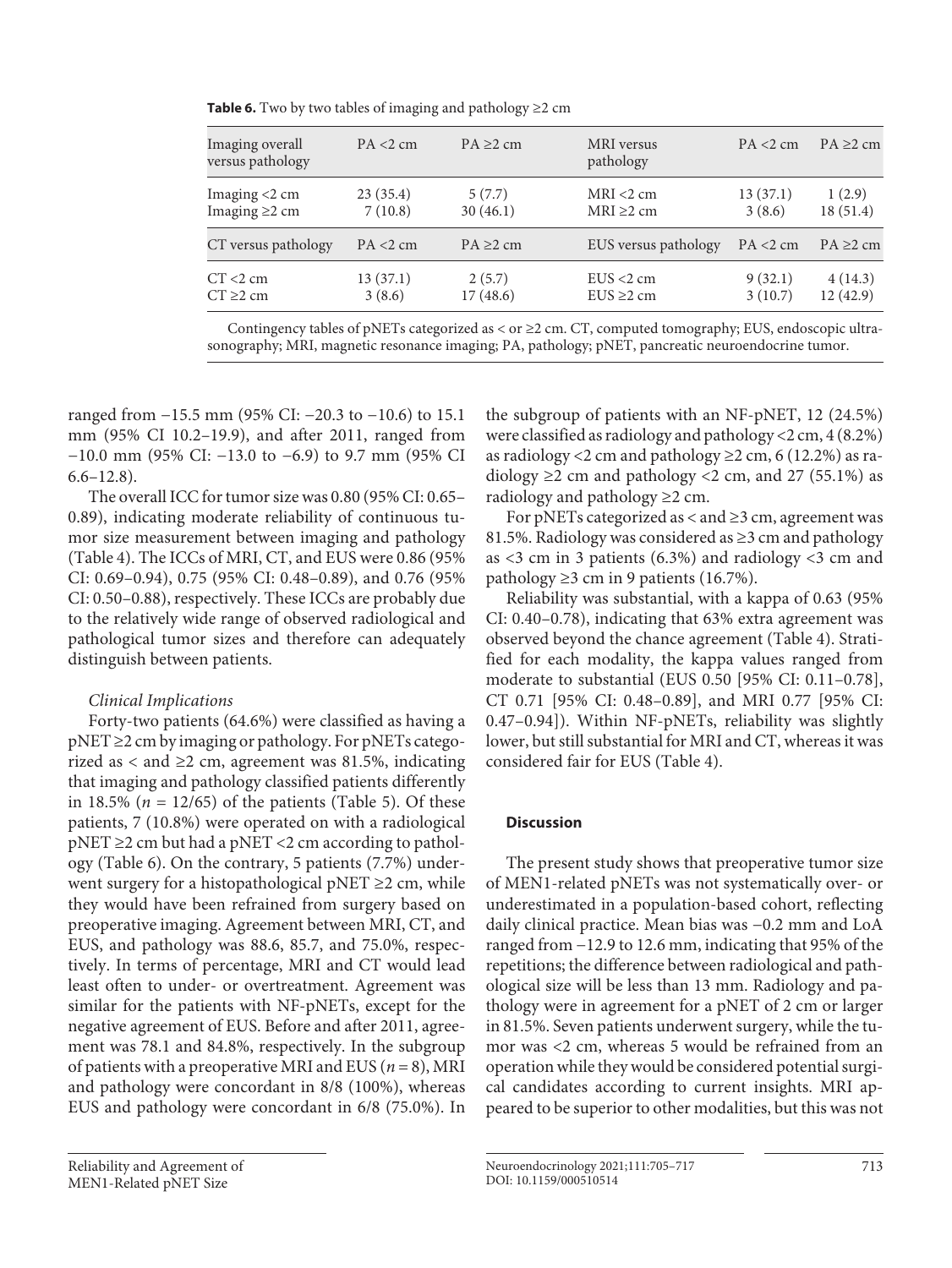formally tested. Furthermore, the data indicate that agreement and reliability have increased in more recent years.

<span id="page-9-2"></span><span id="page-9-1"></span><span id="page-9-0"></span>An overestimation of MEN1-related pNET size on imaging was previously reported [[20](#page-11-1)]. In that study, pathological size was 21 versus 13 mm in the present study, while radiological size was similar [\[2](#page-11-1)0]. Multiple differences exist between both studies. First, Polenta et al. [\[2](#page-11-1)0] measured histopathological size from fresh specimens, whereas the histopathological report, including formalin fixation, was leading in the current study. Although no data are available regarding effect of formalin fixation for pNETs, others have assessed this in breast, lung, and renal tumors [\[3](#page-11-2)[5–](#page-11-4)[3](#page-11-2)[7\]](#page-11-5). A decrease in tumor size after formalin fixation was reported in 4% (breast cancer) and 46.8% (lung cancer), respectively [[3](#page-11-2)[5](#page-11-4), [3](#page-11-2)[6](#page-11-8)]. Park et al. [[3](#page-11-2)[6](#page-11-8)] observed a decrease of 4.06% and 0.66 mm between fresh and formalinfixed specimens, which is similar to the 4.6% reported in renal tumors by Tran et al. [\[3](#page-11-2)[7\]](#page-11-5). Therefore, it is unlikely that formalin fixation has contributed to the observed differences, especially considering that major shrinkage will occur during the processing after formalin fixation [\[3](#page-11-2)[5–](#page-11-4) [3](#page-11-2)[8\]](#page-11-6). Second, data were collected from daily clinical practice, indicating that no measurement criteria existed. In addition, the transverse diameter, which was used to determine radiological and pathological size by Polenta et al. [\[2](#page-11-1)0], is not necessarily the largest diameter used for clinical decision-making, and determining the transverse diameter could be challenging in histopathological examination. Third, patients were included from population-based cohort, thereby increasing the sample size (73 vs. 44) and making subgroup analyses more robust. MRI and CT data were available in a larger proportion of the present cohort, 36 (49.3%) and 41 (58.9%) patients, respectively, compared to 18 (40.9%) and 16 (36.4%) patients in the study by Polenta et al. [\[20](#page-11-1)], especially EUS overestimated tumor size – which tended to be similar in this cohort – while the differences between MRI and pathology were smallest. Last, data were analyzed according to current standards for reproducibility research, which are endorsed by guidelines for reproducibility research [\[2](#page-11-1)[9](#page-11-7)].

<span id="page-9-3"></span>Another single-center study has investigated MRI and CT measurements with pathology in 292 patients with sporadic pNETs [[3](#page-11-2)[9](#page-11-7)]. Tumors were larger on imaging and pathology (26 and 25 mm), reflecting differences between sporadic and MEN1-related pNETs. The mean bias of MRI and CT was 0.2 and 1 mm, which is similar to that of the present analysis. Nevertheless, compared to our study, LoA were wider −15.4 to 15.8 and −15.7 to 17.7 [\[3](#page-11-2)[9\]](#page-11-7). Agreement coefficients are population specific, and differences could be partially caused by the sporadic

pNETs, since size estimation might be more difficult in very large (symptomatic) tumors. In line, we also observed large differences in some patients with pNETs larger than 5 cm. These results underscore that preoperative imaging in MEN1 gives reliable estimates of tumor size. EUS was not studied in the sporadic pNETs, but EUS data are demanded considering its frequent use in patients with MEN1.

<span id="page-9-4"></span>The relation between tumor size and risk of metastases was described in 2006 and has been translated into the 2 cm cutoff for (NF-)pNET surgical decision-making [[2](#page-11-1), [1](#page-11-0)0, [11](#page-11-0)]. In 12 patients (18.5%), imaging and pathology were discordant regarding the 2 cm criterion. Similar results were observed for a potential 3 cm cutoff. Radiology >2 cm and pathology <2 cm were observed in 5/27 patients (19%) with an NF-pNET by Polenta et al. [[2](#page-11-1)0], compared to 6/49 patients (12.2%) with an NF-pNET in the present cohort. Other studies investigated the concordance between MRI and EUS for pNETs ≥2 cm. Daskalakis et al. [[40](#page-11-3)] observed a concordance of 97% in 31 patients with a kappa of 0.912. Barbe et al. [\[1](#page-11-0)[4\]](#page-11-3) identified 20 patients with a pNET  $\geq$  2 cm on EUS or MRI, but EUS classified 7 (35%) as <2 cm and MRI only 3 (15%). In the current study, 8 patients had an MRI and EUS, showing concordance between MRI and pathology in all cases and between EUS and pathology in 6 out of 8. Hence, EUS seems to classify pNETs as <2 cm more frequently than MRI. Given the variability in tumor size in some individual patients, relying solely on tumor size as indicator for operative resection will be outdated in the near future. JunD and CHES1, interacting domains of Menin, have been reported as risk factors in MEN1-related pNETs, but those have not been validated [\[9,](#page-11-7) [1](#page-11-0)[2,](#page-11-1) [4](#page-11-3)[1](#page-11-0), [4](#page-11-3)[2](#page-11-1)]. Recent insight in the existence of alpha and beta subtypes of MEN1 related pNETs, which determine prognosis, might cause a paradigm shift in patient selection for surgery [\[4](#page-11-3)[3,](#page-11-2) [44](#page-11-3)]. Subtype-specific cutoffs could be established, which would underscore the need for accurate tumor size estimation by using the most reliable modality.

<span id="page-9-6"></span><span id="page-9-5"></span>In the debate on the most suitable imaging for MEN1 related pNETs, tumor size estimation should be considered. Although CT is widely available and frequently used for anatomical planning preoperatively, repeated exposure to ionizing radiation makes this modality less suitable for the lifelong screening for (NF)-pNETs in MEN1 [[4](#page-11-3)[5](#page-11-4), [4](#page-11-3)[6](#page-11-8)]. LoA were relatively wide, showing that CT is less accurate for tumor size estimation. For adequate size measurements on CT, a contrast difference is demanded to adequately distinguish the tumor from surrounding (unaffected) pancreatic parenchyma, which depends on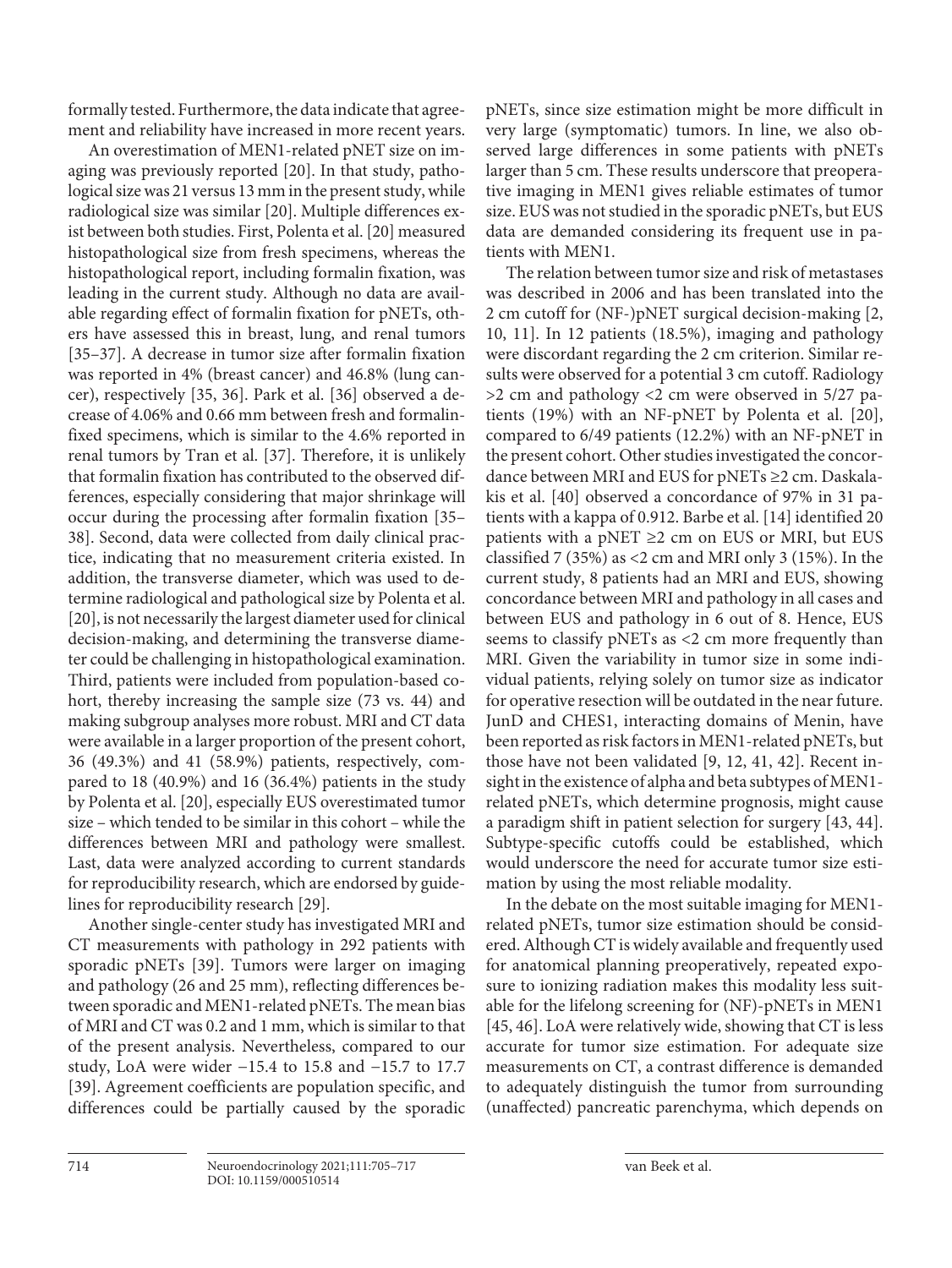the (hyper)vascularity of a pNET. This is even more challenging for iso- and hypovascular pNETs and MRI might overcome these limitations. After 2011, LoA of CT were more similar to those of MRI, and moreover, agreement and reliability of pNETs categorized as 2 cm or larger between CT and pathology were comparable to MRI. CT and MRI visualize surrounding organs including peripancreatic lymph nodes and the liver, which is important for pNET staging, but MRI is superior in the detection of (p)NET liver metastases, and diffusion-weighted MRI increases the sensitivity and specificity over conventional MRI [\[4](#page-11-3)[7](#page-11-5)[–50](#page-11-4)]. MRI and EUS are generally recommended for the detection of pNETs [\[1](#page-11-0)[4](#page-11-3), [4](#page-11-3)[6\]](#page-11-8). Both MRI and pathology classified pNETs more often as 2 cm or larger than EUS and pathology. In addition, EUS is operator dependent and detects many very small NF-pNETs that are not of clinical significance but often misses clinically relevant pNETs in the pancreatic tail and has a complication risk [\[9](#page-11-7), [1](#page-11-0)[4](#page-11-3), [4](#page-11-3)[6](#page-11-8)]. On the other hand, EUS offers the possibility of concurrent biopsies of suspected pNETs or lymph nodes with subsequent grading of tumors and growth can be assessed [\[5](#page-11-4)[1](#page-11-0), [5](#page-11-4)[2](#page-11-1)]. Nevertheless, the need for diagnostic biopsies is uncertain in these patients, considering the very high a priori chance [\[5](#page-11-4)[3\]](#page-11-2). Notwithstanding, a cost reduction of 0–67% for the diagnosis of MEN1-related pNETs by MRI over EUS was recently reported [\[40](#page-11-3)]. The latter should be investigated in a population-based cohort of MEN1 patients with pNETs, taking all costs into account.

The major strengths of the present study are the patient inclusion from a population-based cohort including multiple MEN1 centers and the data collection from routine care. Thus, reliability and agreement were investigated in daily clinical practice [\[2](#page-11-1)[1\]](#page-11-0). The study also has several limitations. Only patients undergoing surgery were included. Since the decision to perform surgery has been center dependent, small(er) tumors were included, thereby increasing the generalizability of the results [[10](#page-11-0)]. Size was only measured once, and the workup was center- and physician-dependent, so imaging might have been chosen selectively [\[7\]](#page-11-5). No standardized protocol for measurements of size was available; in clinical practice, size measurements on MRI or CT are generally performed in the axial plane and acquisition of MRI sequences is often performed in the axial plane. A potential predominance of transverse measurements – instead of 3D size measurements – is therefore a limitation of the study. However, the latter probably has had no influence on the observed outcomes, since no systematic over- or underestimation of radiological size was noted. Nevertheless, future studies should aim to identify the optimal measurement method-

Reliability and Agreement of MEN1-Related pNET Size

ology – by using radiological acquisitions, which are suitable for 3D measurements, and taking intra- and interobserver variation into account – to prospectively establish a protocol for size measurements of pNETs which will improve patient care. Numbers of patients were too small to investigate the effect of center on agreement and reliability. The time from imaging until surgery differed between patients, but still the growth rate of NF-pNETs in MEN1 is generally low [[9](#page-11-7), [4](#page-11-3)[6\]](#page-11-8). Due to the rarity of MEN1, patients were included over a relatively long time, so the quality, experience, and techniques of CT, MRI and EUS might have increased. Subgroup analyses, based on the period of surgery, showed that the LoA were narrower in patients operated on in 2011 and later compared to those operated on before 2011. In addition, all 8 patients with a difference of 15 mm or more between radiological and pathological size were operated on before 2011.

In conclusion, preoperative tumor size is not systematically over- or underestimated. Nevertheless, in 18.5% of patients, radiology and pathology would classify patients differently regarding the 2 cm cutoff, having direct clinical implications. Agreement and reliability of MRI seemed to be superior to CT and EUS for estimating tumor size. In the debate on the preferred imaging modality for radiological pancreas screening programs in MEN1, combining the diagnostic performance, several other advantages, and reproducibility of radiological size, we would suggest performing MRI.

# **Acknowledgements**

The authors would like to thank the additional DutchMEN Study Group (DMSG) members for their efforts (listed in alphabetical order): P.H. Bisschop, MD, PhD, Department of Endocrinology and Metabolism, Amsterdam UMC location Academic Medical Center, Amsterdam, The Netherlands. O.M. Dekkers, MD, PhD, Departments of Endocrinology and Metabolism and Clinical Epidemiology, Leiden University Medical Center, Leiden, The Netherlands. M.L. Drent, MD, PhD, Department of Internal Medicine, Section of Endocrinology, Amsterdam UMC location, VU University Medical Center, Amsterdam, The Netherlands. B. Havekes, MD, PhD, Department of Internal Medicine, Division of Endocrinology, Maastricht University Medical Center, Maastricht, The Netherlands. W.W. de Herder, MD, PhD, Department of Internal Medicine, Erasmus Medical Center, Rotterdam, The Netherlands. C.R.C. Pieterman, MD, PhD, Department of Endocrine Oncology, University Medical Center Utrecht, Utrecht, The Netherlands. A.N.A. van der Horst-Schrivers, MD, PhD, Department of Endocrinology, University Medical Center Groningen, Groningen, The Netherlands. A.C. van de Ven, MD, PhD, Department of Endocrinology, Radboud University Medical Center, Nijmegen, The Netherlands.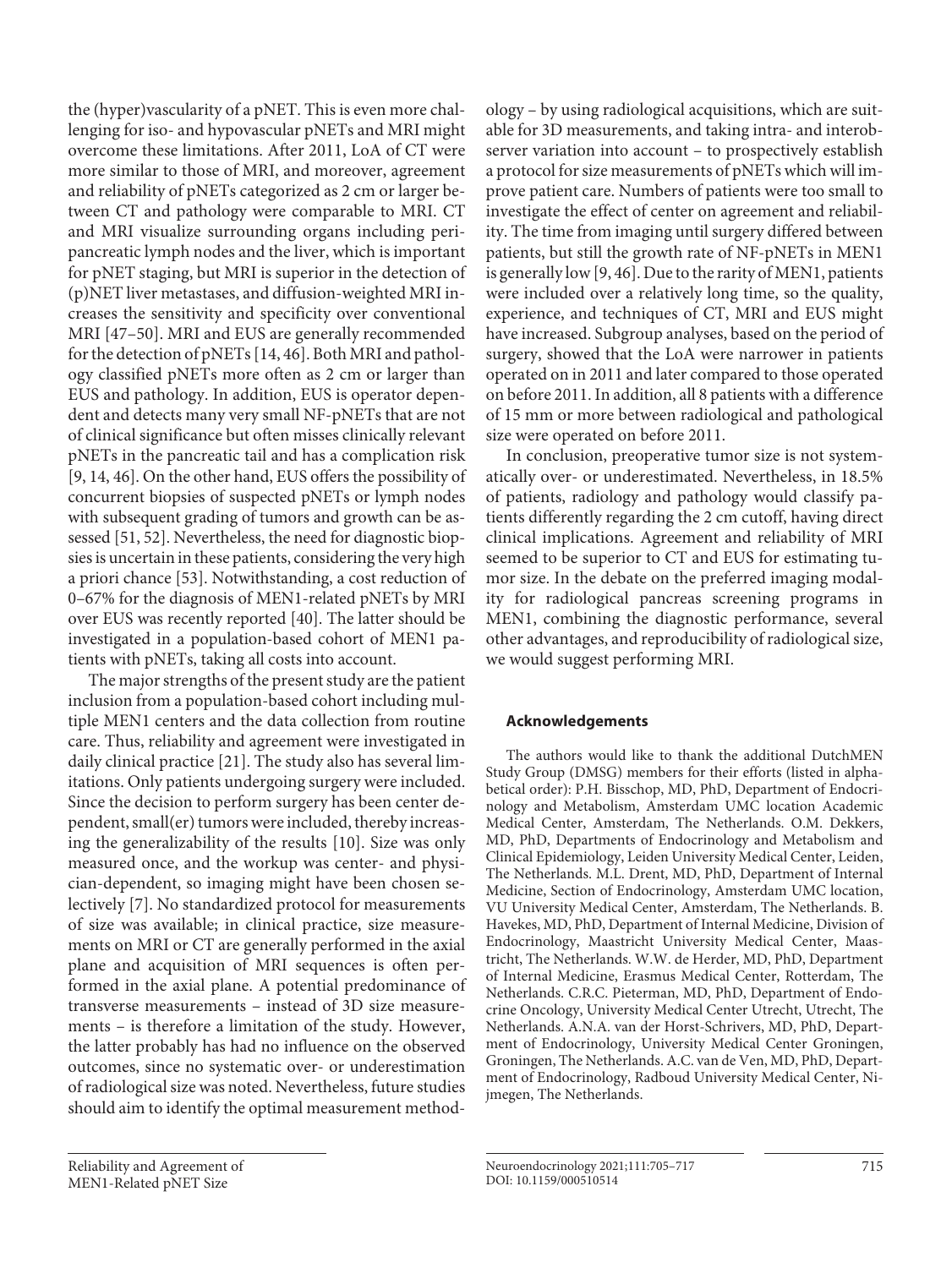### **Statement of Ethics**

The protocol was approved by the Medical Ethical Committees of all University Medical Centers in the Netherlands. Patients have provided written informed consent for inclusion in the database.

## **Conflict of Interest Statement**

There is no conflict of interest that could be perceived as prejudicing the impartiality of the research reported.

## **Funding Sources**

This work was supported by an unrestricted grant from Ipsen Pharmaceutical. The funding source had no influence on the study question, design, data acquisition, statistical analysis, and interpretation of data.

#### **References**

- <span id="page-11-0"></span>[1](#page-1-0) de Laat JM, van der Luijt RB, Pieterman CR, Oostveen MP, Hermus AR, Dekkers OM, et al. MEN1 redefined, a clinical comparison of mutation-positive and mutation-negative patients. [BMC Med](https://www.karger.com/Article/FullText/510514?ref=1#ref1). 2016 Nov;14(1):182.
- <span id="page-11-1"></span>[2](#page-6-0) Triponez F, Dosseh D, Goudet P, Cougard P, Bauters C, Murat A, et al. Epidemiology data on 108 MEN 1 patients from the GTE with isolated nonfunctioning tumors of the pancreas. [Ann Surg.](https://www.karger.com/Article/FullText/510514?ref=2#ref2) 2006;243(2):265–72.
- <span id="page-11-2"></span>[3](#page-1-1) Chandrasekharappa SC, Guru SC, Manickam P, Olufemi SE, Collins FS, Emmert-Buck MR, et al. Positional cloning of the gene for multiple endocrine neoplasia-type 1. [Science](https://www.karger.com/Article/FullText/510514?ref=3#ref3). 1997 Apr [cited 2016 Apr 11];276(5311): 404–7.
- <span id="page-11-3"></span>[4](#page-1-2) Pieterman CR, Conemans EB, Dreijerink KM, De Laat JM, Timmers HT, Vriens MR, et al. Thoracic and duodenopancreatic neuroendocrine tumors in multiple endocrine neoplasia type 1: natural history and function of menin in tumorigenesis. [Endocr Relat Can](https://www.karger.com/Article/FullText/510514?ref=4#ref4)[cer](https://www.karger.com/Article/FullText/510514?ref=4#ref4). 2014;21(3):R121–42.
- <span id="page-11-4"></span>[5](#page-1-3) Ito T, Igarashi H, Uehara H, Berna MJ, Jensen RT. Causes of death and prognostic factors in multiple endocrine neoplasia type 1: a prospective study: comparison of 106 MEN1/ Zollinger-Ellison syndrome patients with 1613 literature MEN1 patients with or without pancreatic endocrine tumors. [Medicine](https://www.karger.com/Article/FullText/510514?ref=5#ref5). 2013 May;92(3):135–81.
- <span id="page-11-8"></span>[6](#page-1-3) Goudet P, Murat A, Binquet C, Cardot-Bauters C, Costa A, Ruszniewski P, et al. Risk factors and causes of death in MEN1 disease. A GTE (Groupe d'etude des tumeurs endocrines) cohort study among 758 patients. [World J Surg.](https://www.karger.com/Article/FullText/510514?ref=6#ref6) 2010 Feb;34(2):249–55.
- <span id="page-11-5"></span>[7](#page-1-3) Thakker RV, Newey PJ, Walls GV, Bilezikian J, Dralle H, Ebeling PR, et al. Clinical practice guidelines for multiple endocrine neoplasia type 1 (MEN1). [J Clin Endocrinol Metab.](https://www.karger.com/Article/FullText/510514?ref=7#ref7) 2012;97(9):2990–3011.
- <span id="page-11-6"></span>[8](#page-1-4) Falconi M, Eriksson B, Kaltsas G, Bartsch DK, Capdevila J, Caplin M, et al. ENETS consensus guidelines update for the management of patients with functional pancreatic neuroendocrine tumors and non-functional pancreatic neuroendocrine tumors. [Neuroendocri](https://www.karger.com/Article/FullText/510514?ref=8#ref8)[nology](https://www.karger.com/Article/FullText/510514?ref=8#ref8). 2016;103(2):153–71.
- <span id="page-11-7"></span>[9](#page-6-0) Pieterman CRC, de Laat JM, Twisk JWR, van Leeuwaarde RS, de Herder WW, Dreijerink KMA, et al. Long-term natural course of small nonfunctional pancreatic neuroendocrine tumors in MEN1-results from the Dutch MEN1 study group. [J Clin Endocrinol Metab.](https://www.karger.com/Article/FullText/510514?ref=9#ref9) 2017; 102(10):3795–805.
- [10](#page-1-5) Nell S, Verkooijen HM, Pieterman CRC, De Herder WW, Hermus AR, Dekkers OM, et al. Management of MEN1 related nonfunctioning pancreatic NETs: a shifting paradigm: results from the DutchMEN1 study group. [Ann](https://www.karger.com/Article/FullText/510514?ref=10#ref10) [Surg.](https://www.karger.com/Article/FullText/510514?ref=10#ref10) 2018;267(6):1155–60.
- [11](#page-1-5) Triponez F, Sadowski SM, Pattou F, Cardot-Bauters C, Mirallié E, Le Bras M, et al. Longterm follow-up of MEN1 patients who do not have initial surgery for small ≤2 cm nonfunctioning pancreatic neuroendocrine tumors, an AFCE and GTE study. [Ann Surg.](https://www.karger.com/Article/FullText/510514?ref=11#ref11) 2018; 268(1):158–64.
- [12](#page-1-5) Vinault S, Mariet AS, Le Bras M, Mirallié E, Cardot-Bauters C, Pattou F, et al. Metastatic potential and survival of duodenal and pancreatic tumors in multiple endocrine neoplasia type 1: a GTE and AFCE cohort study

## **Author Contributions**

D.-J.B.: study design, acquisition of data, statistical analysis, and interpretation of data, and drafting and final approval of the manuscript. H.M.V.: study design, interpretation of data, critical revision, and final approval of the manuscript. S.N.: study design, acquisition of data, interpretation of data, and critical revision and final approval of the manuscript. B.A.B: study design and critical revision and final approval of the manuscript. C.H.E.: study design and critical revision and final approval of the manuscript. H.G.: study design and critical revision and final approval of the manuscript. F.J.H.H.: study design and critical revision and final approval of the manuscript. E.J.M.N.D.: study design and critical revision and final approval of the manuscript. G.K.: study design and critical revision and final approval of the manuscript. C.H.C.D.: study design and critical revision and final approval of the manuscript. L.A.A.B.: study design and critical revision and final approval of the manuscript. F.J.W.: study design and critical revision and final approval of the manuscript. I.H.M.B.R.: study design and critical revision and final approval of the manuscript. G.D.V.: study design, interpretation of data, critical revision and final approval of the manuscript, and study supervision. M.R.V.: study design, interpretation of data, critical revision and final approval of the manuscript, and study supervision.

> (Groupe d'étude des tumeurs endocrines and association francophone de chirurgie endocrinienne). [Ann Surg.](https://www.karger.com/Article/FullText/510514?ref=12#ref12) 2018 Dec:1.

- [13](#page-1-6) Nell S, Borel Rinkes IHM, Verkooijen HM, Bonsing BA, van Eijck CH, van Goor H, et al. Early and late complications after surgery for MEN1-related nonfunctioning pancreatic neuroendocrine tumors. [Ann Surg](https://www.karger.com/Article/FullText/510514?ref=13#ref13). 2018 Nov; 267(2):352–6.
- [14](#page-1-7) Barbe C, Murat A, Dupas B, Ruszniewski P, Tabarin A, Vullierme MP, et al. Magnetic resonance imaging versus endoscopic ultrasonography for the detection of pancreatic tumours in multiple endocrine neoplasia type 1. [Dig Liver Dis](https://www.karger.com/Article/FullText/510514?ref=14#ref14). 2012;44(3):228–34.
- [15](#page-1-7) Lewis MA, Thompson GB, Young WF. Preoperative assessment of the pancreas in multiple endocrine neoplasia type 1. [World J](https://www.karger.com/Article/FullText/510514?ref=15#ref15)  [Surg](https://www.karger.com/Article/FullText/510514?ref=15#ref15). 2012;36(6):1375–81.
- [16](#page-1-7) van Asselt SJ, Brouwers AH, van Dullemen HM, van der Jagt EJ, Bongaerts AH, Kema IP, et al. EUS is superior for detection of pancreatic lesions compared with standard imaging in patients with multiple endocrine neoplasia type 1. [Gastrointest Endosc.](https://www.karger.com/Article/FullText/510514?ref=16#ref16) 2015 Jan;81(1):159–e2.
- [17](#page-1-7) Waldmann J, Fendrich V, Habbe N, Bartsch DK, Slater EP, Kann PH, et al. Screening of patients with multiple endocrine neoplasia type 1 (MEN-1): a critical analysis of its value. [World J Surg](https://www.karger.com/Article/FullText/510514?ref=17#ref17). 2009;33(6):1208–18.
- [18](#page-1-7) Gauger PG, Scheiman JM, Wamsteker EJ, Richards ML, Doherty GM, Thompson NW. Role of endoscopic ultrasonography in screening and treatment of pancreatic endocrine tumours in asymptomatic patients with multiple endocrine neoplasia type 1. [Br J Surg.](https://www.karger.com/Article/FullText/510514?ref=18#ref18) 2003;90(6):748–54.